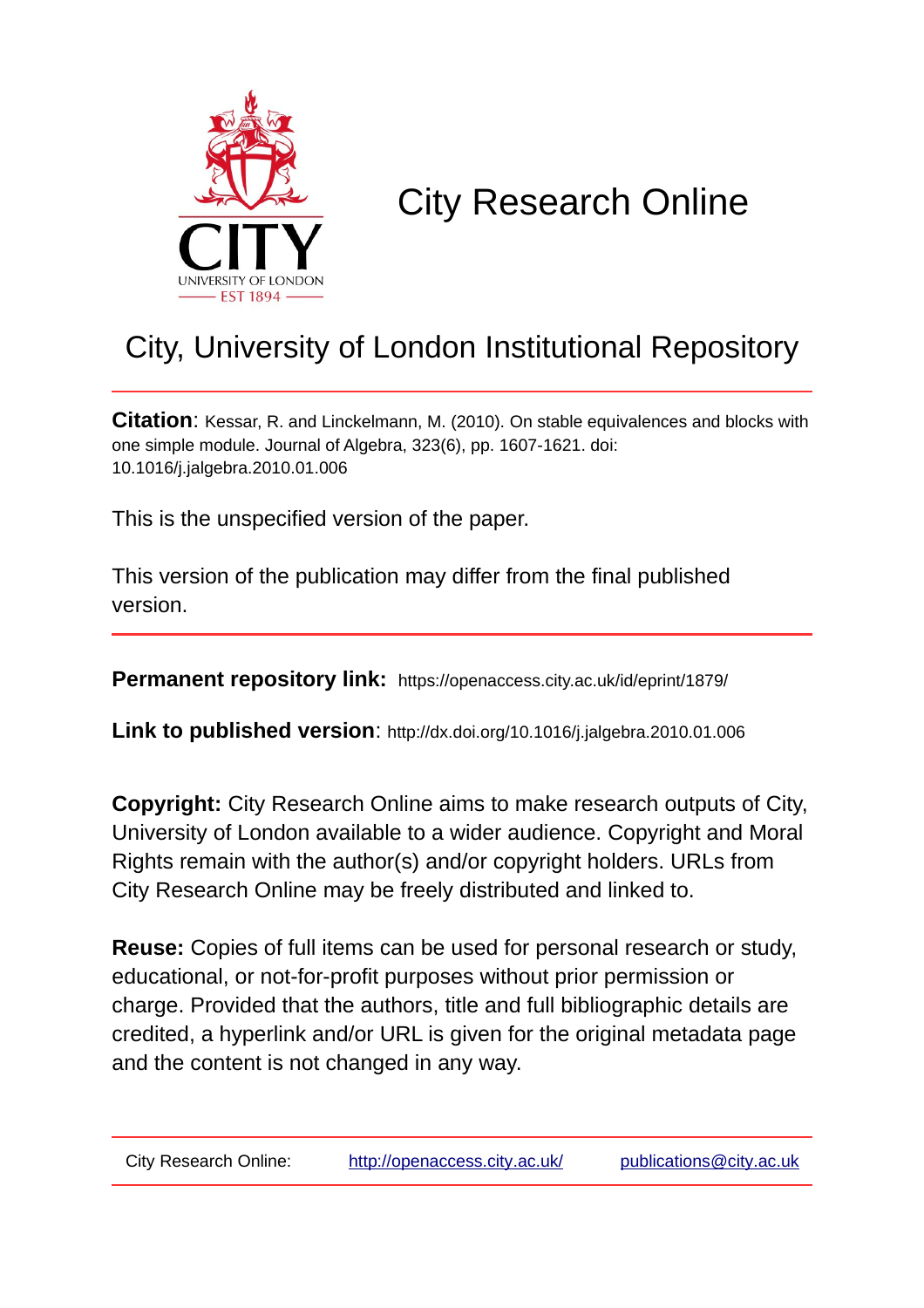### On stable equivalences and blocks with one simple module

Radha Kessar, Markus Linckelmann

#### Abstract

Using a stable equivalence due to Rouquier, we show that Alperin's weight conjecture holds for any p-block of a finite group with defect 2 whose Brauer correspondent has a unique isomorphism class of simple modules.

#### 1 Introduction

Throughout this paper we denote by  $\mathcal O$  a complete discrete valuation ring with residue field  $k =$  $\mathcal{O}/J(\mathcal{O})$  of prime characteristic p and quotient field K of characteristic zero. Given a finite group G, a block algebra B of OG is an indecomposable direct factor of OG as O-algebra; we denote by  $\ell(B)$  the number of isomorphism classes of simple  $k \otimes_{\mathcal{O}} B$ -modules.

Theorem 1.1. *Let* G *be a finite group and* B *a block algebra of* OG *having a defect group of order at most* p 2 *. Denote by* C *the Brauer correspondent of* B *and suppose that* K*,* k *are splitting fields for* B, C. If  $\ell(C) = 1$  then  $\ell(B) = 1$ , the inertial quotient of B is abelian, the decomposition *matrices of* B *and* C *are equal and there is a* p*-permutation equivalence between* B *and* C *inducing an isotypy between* B *and* C *all of whose signs are positive.*

Broué's Abelian Defect Conjecture predicts more precisely that  $B$  and  $C$  are derived equivalent. If true, a result of Roggenkamp and Zimmermann would imply that B and C are actually Morita equivalent. This is known to hold if the defect groups of  $B$  are cyclic or Klein four because in that case the hypothesis of having a unique isomorphism class of simple modules implies that B and  $C$  are nilpotent, hence Morita equivalent to  $OP$ . In order to prove Theorem 1.1 we may therefore assume that  $p$  is odd, that a defect group  $P$  of  $B$  is elementary abelian of rank 2 and that the inertial quotient of  $B$  is non trivial. We will see that this forces the inertial quotient to be abelian, and hence the Brauer correspondent C is a quantum complete intersection; see [3], [4], [13]. The main ingredient to prove Theorem 1.1 is Rouquier's stable equivalence between B and its Brauer correspondent, obtained from "gluing" together various derived equivalences at local levels. Since stable equivalences between block algebras preserve the character group  $L^0(B)$  of generalised characters which vanish on p-regular elements, isometry arguments turn out to work particularly well for blocks with one simple module, because in that case the rank of  $L^0(B)$  is equal to  $|\text{Irr}_K(B)| - 1$  and hence this subgroup will contain enough information to reconstruct the number of irreducible characters of any block stably equivalent to B.

**Remark 1.2.** By work of Kiyota in [14], if  $p = 3$  then Alperin's weight conjecture holds for all blocks with an elementary abelian defect group of order 9 except possibly when the inertial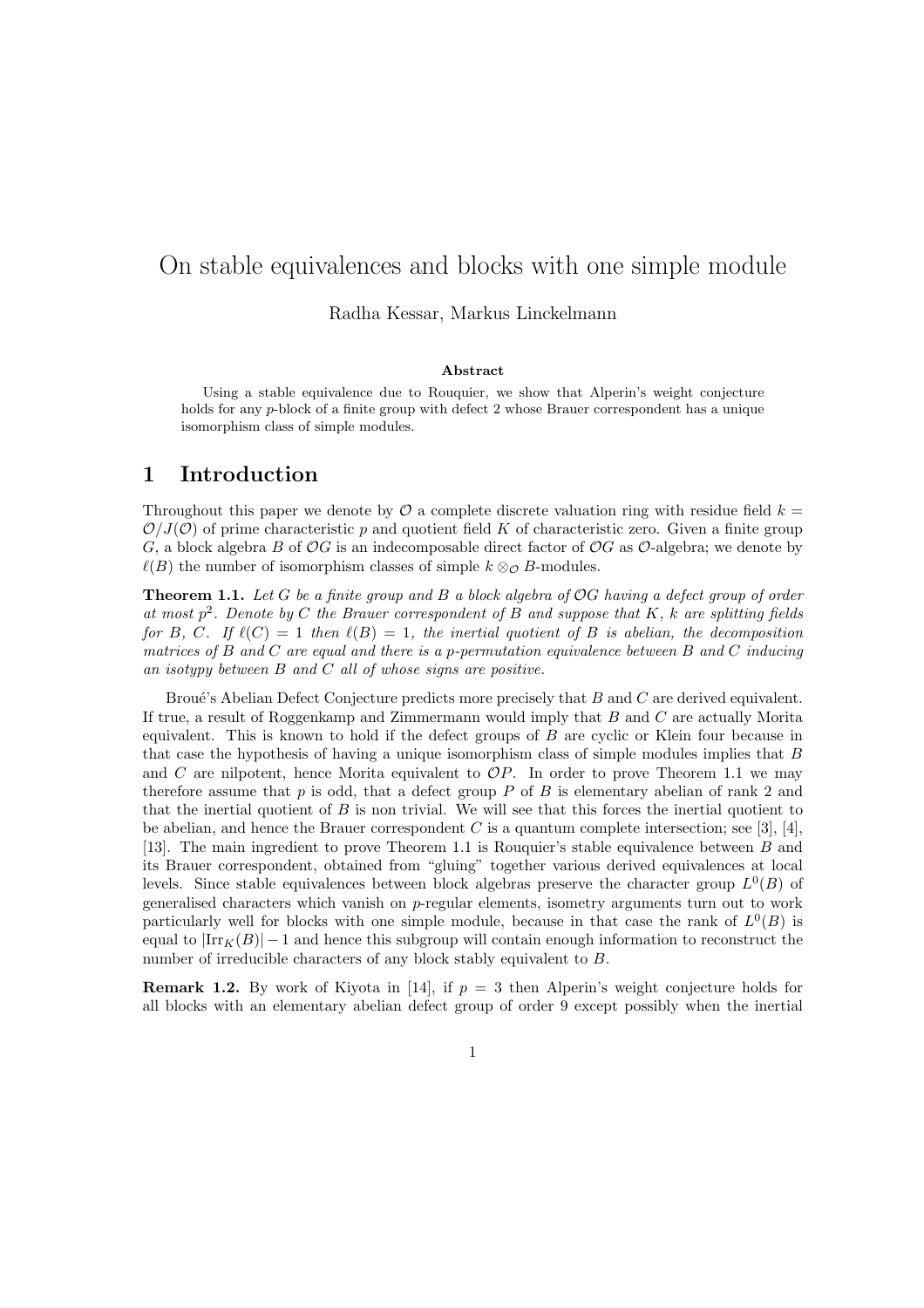quotient is cyclic of order 8 or quaternion of order 8 and the block is non principal (the case of non principal blocks with semi-dihedral inertial quotient of order 16 is attributed to A. Watanabe in [14, §0, Table 1]). In particular, with the notation of 1.1, Kiyota's results imply that if  $p = 3$ then  $\ell(B) = 1$  if and only if  $\ell(C) = 1$ .

#### 2 Notation and quoted results

We review in this section some classic background material, adapted to symmetric algebras, mostly for the purpose of introducing our notation. Let  $A$  be an  $\mathcal{O}-$ -algebra which is finitely generated free as  $\mathcal{O}\text{-module}$ . The algebra A is called *symmetric* if A is isomorphic, as an A-A-bimodule, to its O-dual  $A^* = \text{Hom}_{\mathcal{O}}(A, \mathcal{O})$ . We denote by mod(A) the category of finitely generated left A-modules, by  $D^b(A)$  the bounded derived category of mod(A) and by  $\underline{\text{mod}}(A)$  the relatively  $\mathcal{O}$ stable category of  $mod(A)$  (identifying to zero, in  $mod(A)$ , all relatively O-projective modules). We denote by  $R_K(A)$  and  $R_k(A)$  the Grothendieck groups of finitely generated  $K \otimes_{\mathcal{O}} A$ -modules and  $k \otimes_{\mathcal{O}} A$ -modules, respectively. For any finitely generated module U over  $K \otimes_{\mathcal{O}} A$  or  $k \otimes_{\mathcal{O}} A$ we denote by [U] the image of U in  $R_K(A)$  or  $R_k(A)$ , respectively. The group  $R_K(A)$  is free of finite rank, having as basis the set of images, denoted  $\text{Irr}_K(A)$ , of simple  $K \otimes_{\mathcal{O}} A$ -modules in  $R_K(A)$ . We set  $\mathsf{k}(A) = |\text{Irr}_K(A)|$ , the number of isomorphism classes of simple  $K \otimes_{\mathcal{O}} A$ -modules. Similarly, the group  $R_k(A)$  is free of finite rank, having as basis the set of images, denoted Irr $_k(A)$ , of simple  $k \otimes_{\mathcal{O}} A$ -modules in  $R_k(A)$ . We set  $\ell(A) = |\text{Irr}_k(A)|$ , the number of isomorphism classes of simple  $k \otimes_{\mathcal{O}} A$ -modules. We denote by  $\Pr_{\mathcal{O}}(A)$  the subgroup of  $R_K(A)$  generated by the images of modules of the form  $K \otimes_{\mathcal{O}} U$ , where U is a finitely generated projective A-module. Denote by I a set of representative of the conjugacy classes of primitive idempotents in A; then  $\{Ai \mid i \in I\}$ is a set of representatives of the isomorphism classes of projective indecomposable A-modules and  $\{Ai/J(A)$ i |  $i \in I\}$  is a set of isomorphism classes of the simple  $k \otimes_{\mathcal{O}} A$ -modules. For  $i \in I$  denote by  $\Phi_i$  the image of  $K \otimes_{\mathcal{O}} A_i$  in  $R_K(A)$  and by  $\varphi_i$  the image of  $Ai/J(A)i$  in  $R_k(A)$ . The set

$$
\text{IPr}_{\mathcal{O}}(A) = \{ \Phi_i \mid i \in I \}
$$

generates  $\Pr_{\mathcal{O}}(A)$  and we have  $\text{Irr}_k(A) = \{ \varphi_i \mid i \in I \}$ . Similarly, we denote by  $\Pr_k(A)$  the subgroup of  $R_k(A)$  generated by the images of modules of the form  $k \otimes_{\mathcal{O}} U$ , where U is a finitely generated projective A-module; equivalently,  $Pr_k(A)$  is generated by the set  $\{[k \otimes_{\mathcal{O}} A_i] \mid i \in I\}$ . Assume in addition that  $K \otimes_{\mathcal{O}} A$  is split semi-simple. We define a bilinear form

$$
\langle \, , \, >_A : R_K(A) \times R_K(A) \longrightarrow \mathbb{Z}
$$

on  $R_K(A)$  by setting  $\langle [U], [V] \rangle_A = \dim_K(\text{Hom}_{K \otimes_{\mathcal{O}} A}(U,V))$  for any two finitely generated  $K \otimes_{\mathcal{O}} A(U,V)$ A-modules U, V and extending this to  $R_K(A)$  in the obvious way. Since  $K \otimes_{\mathcal{O}} A$  is split semi-simple, this form is symmetric, the set  $\text{Irr}_K(A)$  is an orthonormal basis of  $R_K(A)$ , every finitely-generated  $K \otimes_{\mathcal{O}} A$ -module is a finite direct sum of simple  $K \otimes_{\mathcal{O}} A$ -modules and any simple  $K \otimes_{\mathcal{O}} A$ -module X is isomorphic to a direct summand of  $K \otimes_{\mathcal{O}} A$ . Intersecting a direct summand X of  $K \otimes_{\mathcal{O}} A$ with the image  $1_K \otimes A$  of A in  $K \otimes_{\mathcal{O}} A$  yields an  $\mathcal{O}\text{-free } A\text{-module } Y$  satisfying  $K \otimes_{\mathcal{O}} Y \cong X$ . Thus, for any finitely generated  $K \otimes_{\mathcal{O}} A$ -module X there is an  $\mathcal{O}$ -free A-module Y satisfying  $K \otimes_{\mathcal{O}} Y \cong X$ . Moreover, if Y' is another  $\mathcal{O}$ -free A-module satisfying  $K \otimes_{\mathcal{O}} Y' \cong X$  then  $k \otimes Y$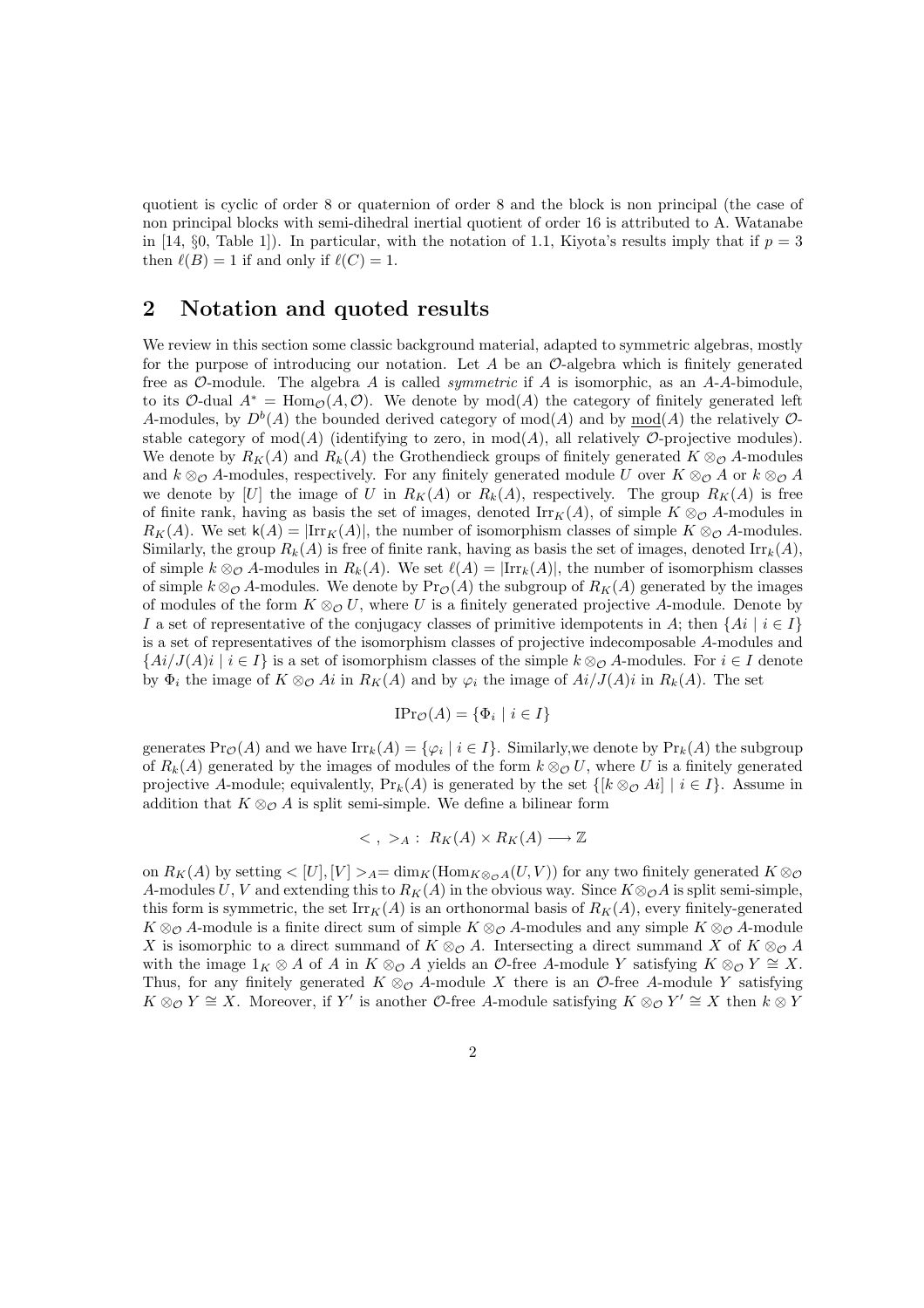and  $k \otimes Y'$  have identical composition factors (with multiplicities) because the multiplicity  $d_S^X$  of a simple  $k \otimes_{\mathcal{O}} A$ -module S in a composition series of  $k \otimes_{\mathcal{O}} Y$  is equal to

 $\dim_k(\text{Hom}_A(A_i,k\otimes_\mathcal{O} Y)) = \text{rank}_\mathcal{O}(\text{Hom}_A(A_i,Y)) = \dim_K(\text{Hom}_{K\otimes_\mathcal{O} A}(K\otimes_\mathcal{O} A_i,X)) = \dim_K(iX)$ 

where i is a primitive idempotent in A satisfying  $Ai/J(A)i \cong S$ . We denote by

$$
d_A: R_K(A) \longrightarrow R_k(A)
$$

the *decomposition map* sending [X] to  $[k \otimes_{\mathcal{O}} Y]$ , where X is a finitely-generated  $K \otimes_{\mathcal{O}} A$ -module and Y a finitely generated O-free A-module Y satisfying  $K \otimes_{\mathcal{O}} Y \cong X$ . By the above remarks, for  $\chi \in \mathrm{Irr}_K(A)$  and  $i \in I$  there are unique integers  $d_i^{\chi}$  such that

$$
d_A(\chi) = \sum_{i \in I} d_i^{\chi} \varphi_i
$$

and we have  $d_i^{\chi} = \dim_K(iX)$ , where X is a simple  $K \otimes_{\mathcal{O}} A$ -module such that  $\chi = [X]$ . Again since  $K \otimes_{\mathcal{O}} A$  is split,  $d_i^X$  is also the multiplicity of X in a decomposition of  $K \otimes_{\mathcal{O}} A_i$ , hence

$$
\Phi_i = \sum_{\chi \in \operatorname{Irr}_K(A)} d_i^{\chi} \chi
$$

The matrix  $D = (d_i^{\chi})$ , with  $\chi \in \text{Irr}_K(A)$  and  $i \in I$ , is the *decomposition matrix of A*. The matrix  $C = (d_{S_j}^{\Phi_i})$ , with  $i, j \in I$ , is the Cartan matrix, denoted C, of A. The above considerations imply the well-known fact  $C = D^t \cdot D$ . We denote by  $L^0(A)$  the subgroup consisting of all  $Y \in R_K(A)$ such that  $\langle X, Y \rangle_A = 0$  for all  $X \in \text{Pr}_{\mathcal{O}}(A)$ .

**Lemma 2.1.** Let A be an O-algebra which is finitely generated free as O-module such that  $K \otimes_{\mathcal{O}} A$ *is split semi-simple.* We have  $L^0(A) = \text{ker}(d_A)$ . In addition, if the Cartan matrix C of  $k \otimes_{\mathcal{O}} A$ *is non singular then*  $\Pr_{\mathcal{O}}(A) \cap L^0(A) = \{0\}$ , the decomposition map induces an isomorphism  $\Pr_{\mathcal{O}}(A) \cong \Pr_k(A)$ , and  $R_k(A)/\Pr_k(A)$  *is a finite abelian group of order*  $|\det(C)|$ *.* 

*Proof.* Any element  $\eta$  in  $R_K(A)$  can be written in the form  $[K \otimes_{\mathcal{O}} Y_1] - [K \otimes_{\mathcal{O}} Y_2]$  for some finitely generated O-free A-modules  $Y_1$  and  $Y_2$ . Since  $\text{Pr}_{\mathcal{O}}(A)$  is generated by the images  $\Phi_i$  of the modules  $K \otimes_{\mathcal{O}} Ai$ , with i running over a set of representative I of the conjugacy classes of primitive idempotents, we get that  $\eta \in L^0(A)$  if and only if  $\langle \Phi_i, \eta \rangle_A = 0$  for all  $i \in I$ . This is equivalent to rank $\mathcal{O}(iY_1) = \text{rank}_{\mathcal{O}}(iY_2)$ , hence to  $\dim_k(k \otimes_{\mathcal{O}} iY_1) = \dim_k(k \otimes_{\mathcal{O}} iY_2)$  for all  $i \in I$ . This, in turn, is just a reformulation of  $\eta \in \text{ker}(d_A)$ . If the Cartan matrix of  $k \otimes_{\mathcal{O}} A$  is non singular then  $Pro(A) \cap \text{ker}(d_A) = \{0\}$ , thus  $d_A$  induces an isomorphism  $Pro(A) \cong Pr_k(A)$ . The last statement is an elementary fact.  $\Box$ 

A fundamental result of Brauer states that for group algebras, and hence block algebras, the decomposition map is surjective. One of the numerous applications of this fact is Brauer's reciprocity, and this can be formulated for more general  $\mathcal{O}$ -algebras. Let A be an  $\mathcal{O}$ -free  $\mathcal{O}$ -algebra of finite rank over  $\mathcal{O}$ , such that  $K \otimes_{\mathcal{O}} A$  is split semi-simple and such that  $k \otimes_{\mathcal{O}} A$  is split. Suppose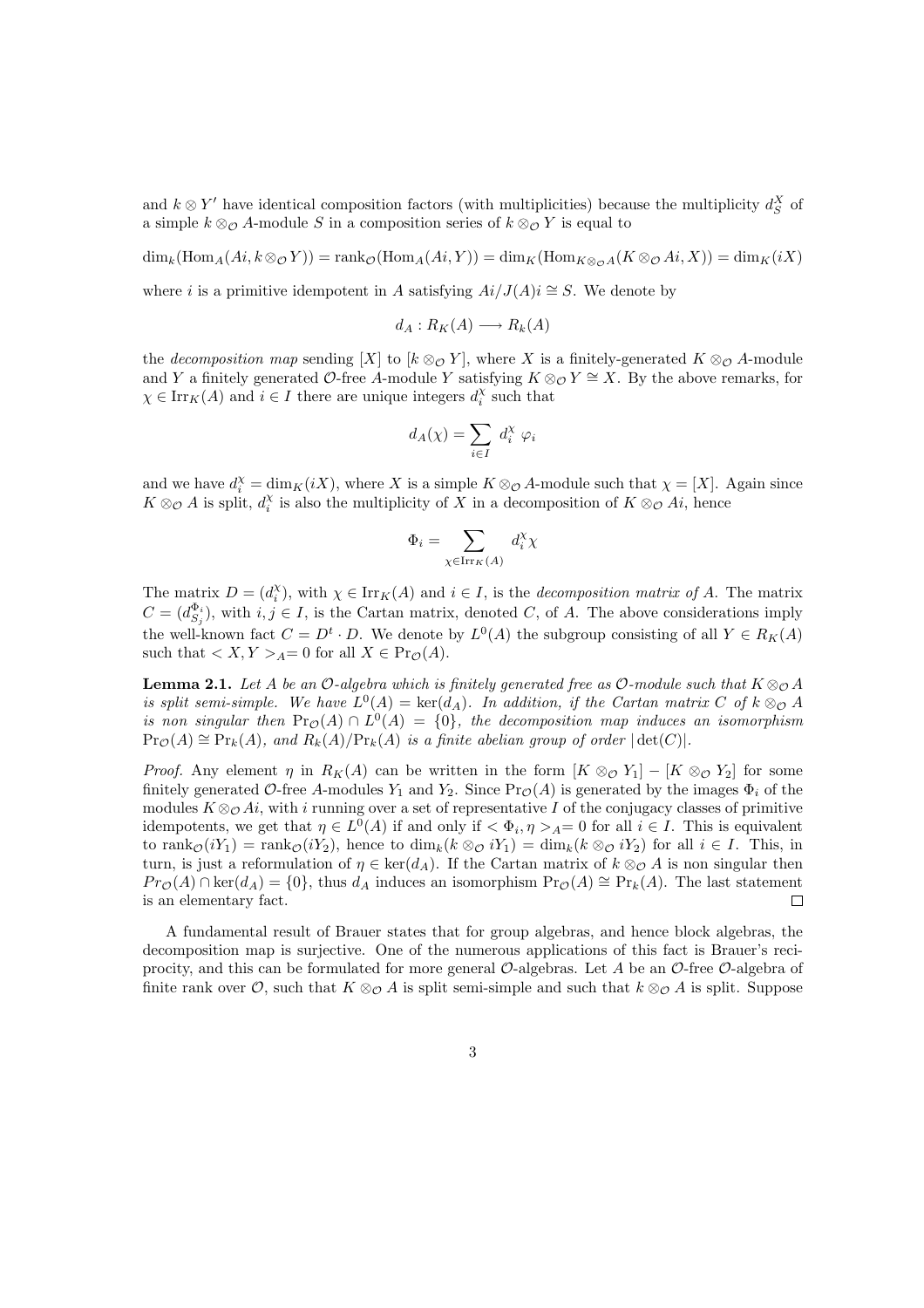that the Cartan matrix of A is non singular and that the decompostion map  $d_A: R_K(A) \to R_k(A)$ is surjective. The scalar product  $\langle , \rangle_A$  restricts to a bilinear form, still denoted

$$
\langle , \rangle_A : \text{Pr}_{\mathcal{O}}(A) \times R_K(A) \longrightarrow \mathbb{Z}
$$

This bilinear form vanishes on  $Pr_{\mathcal{O}}(A) \times L^{0}(A)$ , hence induces a bilinear form

$$
\langle , \rangle'_A: \mathrm{Pr}_{\mathcal{O}}(A) \times R_k(A) \longrightarrow \mathbb{Z}
$$

Note that  $Pr_{\mathcal{O}}(A) \cong Pr_k(A)$  since the Cartan matrix of A is assumed to be non singular, so  $\lt$ ,  $\gt'_{A}$ can also be viewed as bilinear form from  $Pr_k(A) \times R_k(A)$  to Z. If need arises we use the same notation  $\langle , \rangle'_A$  for the Q-bilinear form from  $\mathbb{Q} \otimes_{\mathbb{Z}} \Pr_{\mathcal{O}}(A) \times \mathbb{Q} \otimes_{\mathbb{Z}} R_k(A)$  to  $\mathbb{Q}$  obtained via extension of coefficients. The following is Brauer's reciprocity:

**Proposition 2.2.** Let A be an  $\mathcal{O}$ -free  $\mathcal{O}$ -algebra of finite rank over  $\mathcal{O}$  such that  $K \otimes_{\mathcal{O}} A$  is split *semi-simple and such that*  $k \otimes_{\mathcal{O}} A$  *is split. Suppose that the Cartan matrix of* A *is non singular, that the decomposition map*  $d_A: R_K(A) \to R_k(A)$  *is surjective, and that*  $k \otimes_{\mathcal{O}} A$  *has no projective simple module. Let* I *be a system of representatives of the conjugacy classes of primitive idempotents. For*  $any \ i \in I$  *denote by*  $\Phi_i$  *the image in*  $\text{Pr}_{\mathcal{O}}(A)$  *of*  $K \otimes_{\mathcal{O}} A_i$  *and by*  $\varphi_i$  *the image of*  $Ai/J(A)i$  *in*  $R_k(A)$ .

(i) We have  $\langle \Phi_i, \varphi_j \rangle_A = \delta_{i,j}$  for any  $i, j \in I$ .

(ii) We have 
$$
L^0(A)^{\perp} = Pr_{\mathcal{O}}(A)
$$
.

*Proof.* Since  $d_A$  is surjective, for any  $i \in I$  and any  $\chi \in \text{Irr}_K(A)$  there are integers  $m_i^{\chi}$  satisfying

$$
\varphi_i = \sum_{\chi \in \operatorname{Irr}_K(A)} m_i^{\chi} \cdot d_A(\chi) = \sum_{j \in I} \sum_{\chi \in \operatorname{Irr}_K(A)} m_i^{\chi} d_j^{\chi} \varphi_j
$$

which implies that  $\sum_{\chi \in \text{Irr}_K(A)} m_i^{\chi} d_j^{\chi} = \delta_{i,j}$  for all  $i, j \in I$ . We also have  $\Phi_i = \sum_{\chi \in \text{Irr}_K(A)} d_i^{\chi} \chi$ and hence

$$
\langle \Phi_i, \varphi_j \rangle_A = \langle \Phi_i, \sum_{\chi \in \text{Irr}_K(A)} m_j^{\chi} \chi \rangle_A = \sum_{\chi \in \text{Irr}_K(A)} d_i^{\chi} m_j^{\chi} = \delta_{i,j}
$$

proving (i). The hypotheses imply that extending coefficients yields

$$
\mathbb{Q} \otimes_{\mathbb{Z}} R_K(A) = (\mathbb{Q} \otimes_{\mathbb{Z}} L^0(A)) \oplus (\mathbb{Q} \otimes_{\mathbb{Z}} \Pr_{\mathcal{O}}(A))
$$

Let  $\theta \in L^0(A)^{\perp}$ . Then, in  $\mathbb{Q} \otimes_{\mathbb{Z}} R_K(A)$ , we have  $1_{\mathbb{Q}} \otimes \theta = \sum_{i \in I} q_i \otimes \Phi_i$  for some  $q_i \in \mathbb{Q}$ . For any  $i \in I$  we have

$$
q_i=<\theta,\varphi_i>_{A}^{\prime}=\sum_{\chi\in\operatorname{Irr}_K(A)}m_i^{\chi}<\theta,\chi>
$$

 $\Box$ 

which is an integer as  $\theta \in R_K(A)$ . This shows (ii).

If A is a block algebra of a group algebra  $OG$  for some finite group G then by results of Brauer, A satisfies the hypotheses of the above Proposition. In addition, if A has a non-trivial defect group, then for any  $\chi \in \mathrm{Irr}_K(A)$  there is  $\lambda \in L^0(A)$  such that  $\langle \lambda, \chi \rangle_A \neq 0$ . Indeed, if not then  $\chi \in L^0(A)^{\perp} = \Pr_{\mathcal{O}}(A)$ , but then  $\chi$  would correspond to an irreducible character which vanishes on all p-singular elements, hence which belongs to a block of defect zero. The following observation is useful for explicit calculations of determinants of Cartan matrices: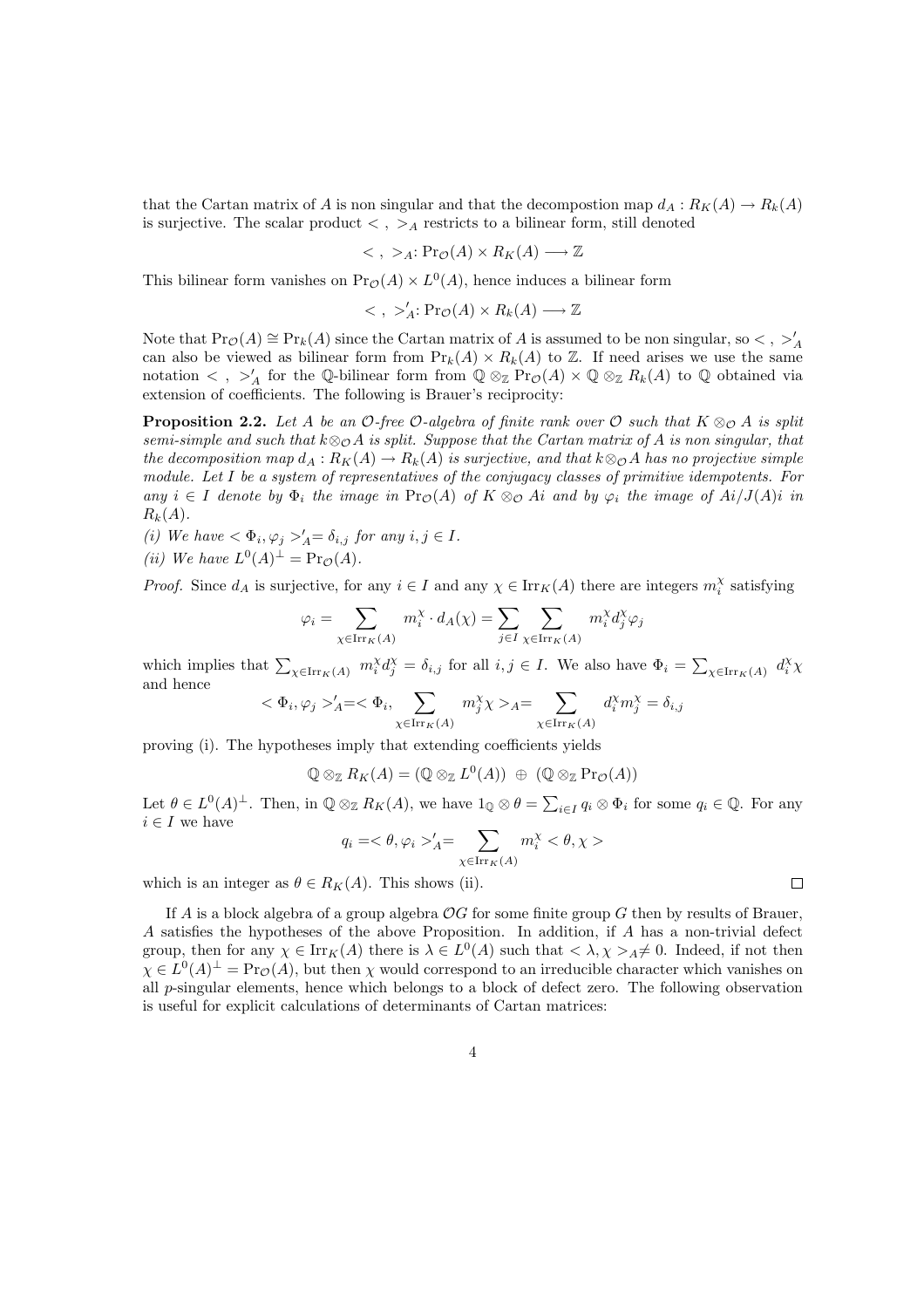**Proposition 2.3.** Let G be a finite group and B a block algebra of  $OG$  and denote by  $C_B$  the *Cartan matrix of*  $k \otimes_{\mathcal{O}} B$ *. Let*  $\{\psi_s \mid 1 \leq s \leq r\}$  *be a basis of the abelian group*  $L^0(B)$  *and denote by F* the matrix  $F = \langle \langle \psi_s, \psi_t \rangle \rangle_{1 \leq s, t \leq r}$ . We have  $\det(F) = \det(C_B)$ .

*Proof.* Since the decomposition map  $d_B: R_K(B) \to R_k(B)$  is surjective, with kernel  $L^0(B)$  and since  $\Pr_{\mathcal{O}}(B) \cong \Pr_k(B)$ , the map  $d_A$  induces an isomorphism of abelian groups

$$
R_K(B)/(L^0(B) \oplus \mathrm{Pr}_{\mathcal{O}}(B)) \cong R_k(B)/\mathrm{Pr}_k(B)
$$

which is a finite abelian group of order  $|\det(C_B)|$ . Denote by  $\{\Phi_i \mid 1 \le i \le \ell(B)\}\$  the canonical basis of  $\text{Pr}_{\mathcal{O}}(B)$  of the images of the projective indecomposable B-modules in some order. The union  $\{\psi_s \mid 1 \leq s \leq r\} \cup \{\Phi_i \mid 1 \leq i \leq \ell(B)\}\$ is a basis of the subgroup  $L^0(B) \oplus \Pr_{\mathcal{O}}(B)$  of  $R_K(B)$ . Writing this basis in terms of the canonical basis  $\text{Irr}_K(B)$  of  $R_K(B)$  yields a square matrix of the form  $(E|D)$ , where D is the decomposition matrix of B. The absolute value of the determinant of this matrix is the order of the group  $R_K(B)/(L^0(B) \oplus Pr_{\mathcal{O}}(B))$ , hence equal to  $|\det(C_B)|$ . Any column of E is perpendicular to any column of D, because  $L^0(B)$  and  $Pr_{\mathcal{O}}(B)$  are orthogonal subgroups. Thus the product  $(E|D)^t \cdot (E|D)$  is a block diagonal matrix whose blocks are the matrices  $E^t \cdot E = F$  and  $D^t \cdot D = C_B$ . This implies that  $\det(C_B)^2 = \det(E|D)^2 = \det(F) \det(C_B)$ , whence the result.  $\Box$ 

The following observation is a useful tool to compute  $L^0(B)$  for block algebras B with normal defect:

**Lemma 2.4.** Let P be a finite p-group, E a p'-subgroup of  $Aut(P)$  and  $\alpha \in H^2(E; \mathcal{O}^{\times})$ . Set  $A = \mathcal{O}_{\alpha}(P \rtimes E)$ . Label the set  $\text{Irr}_K(A) = \{\chi_i \mid 1 \leq i \leq k(A)\}\$ in such a way that the subset  $\text{Irr}_K(A|P) = \{ \chi_i \mid 1 \leq i \leq \ell(A) \}$  *consists of all irreducible characters with* P *in their kernel. For*  $\ell(A) + 1 \leq j \leq k(A)$  and  $1 \leq i \leq \ell(A)$  denote by  $a_{i,j}$  the unique integers such that  $\text{Res}_E(\chi_j) =$  $\sum_{i=1}^{\ell(A)} a_{i,j} \text{Res}_{E}(\chi_i)$ , where  $\text{Res}_{E}(\chi_i)$  is the restriction to  $\mathcal{O}_{\alpha}E$  of  $\chi_i$ . Then the set

$$
\mathcal{A} = \{ \chi_j - \sum_{i=1}^{\ell(A)} a_{i,j} \chi_i \mid \ell(A) + 1 \le j \le \mathsf{k}(A) \}
$$

*is a basis of the free abelian group*  $L^0(A)$ .

*Proof.* Since E is a p'-group, every  $\chi_i$  lifts a simple  $k_\alpha E$ -module  $S_i$ , for  $1 \leq i \leq \ell(A)$ , and hence the numbers  $a_{i,j}$  are the decomposition numbers corresponding to the characters  $\chi_j$  and simple module  $S_i$ . Thus the set of characters of the projective indecomposable A-modules is

$$
\text{IPr}_{\mathcal{O}}(A) = \{ \chi_i + \sum_{j=\ell(A)+1}^{k(A)} a_{i,j} \chi_j \mid 1 \le i \le \ell(A) \}.
$$

A trivial verification shows that the elements in  $A$  are perpendicular to this set, hence belong to  $L^0(A)$ . Since each element in A has one irreducible character appearing with multiplicity 1, the set A is a basis of  $L^0(A)$ .  $\Box$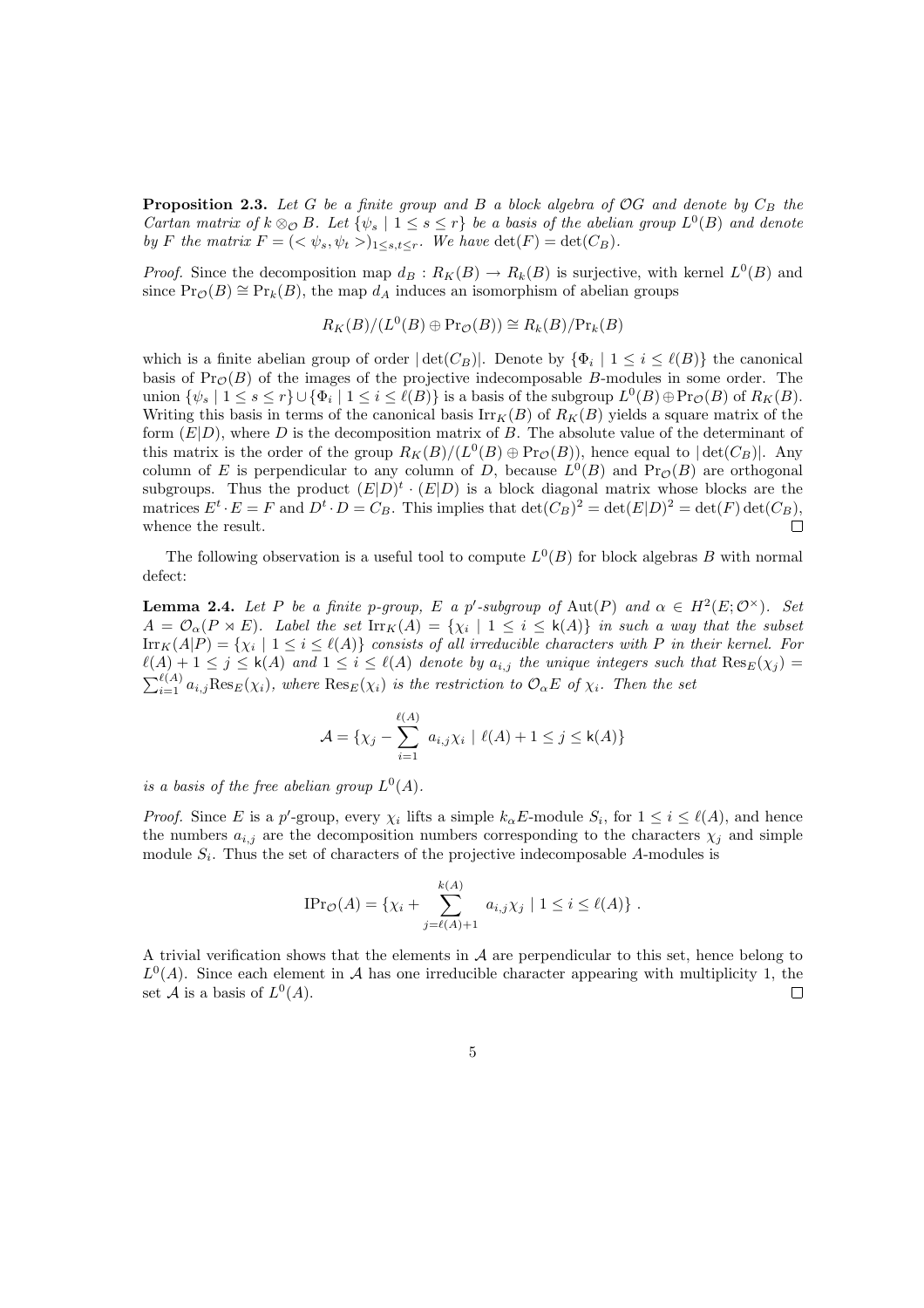#### 3 On stable equivalences and isometries

It is a well-known fact that a stable equivalence between two block algebras induces an isometry on the groups of generalised characters which are orthogonal to projective characters. Extending, if possible, this isometry to an isometry between the character groups is one of the standard strategies in character theory. We review this briefly and prove that an isometry obtained in this way is always perfect in the sense of Broué [6]. Let A, B be  $\mathcal{O}$ -algebras which are finitely generated free as O-modules such that  $K \otimes_{\mathcal{O}} A$ ,  $K \otimes_{\mathcal{O}} B$  are split semisimple. Then any B-A-bimodule M which is finitely generated projective as right A-module induces group homomorphisms

> $\Phi_M$ :  $R_K(A) \longrightarrow R_K(B)$  $\varphi_M$  :  $R_k(A) \longrightarrow R_k(B)$

satisfying  $\Phi_M([K \otimes_{\mathcal{O}} U]) = [K \otimes_{\mathcal{O}} M \otimes_A U]$  and  $\varphi_M([k \otimes_{\mathcal{O}} U]) = [k \otimes_{\mathcal{O}} M \otimes_A U]$  for any finitely generated O-free A-module U. Moreover, we have  $d_B \circ \Phi_M = \varphi_M \circ d_A$ . If both A, B are symmetric and M is a B-A-bimodule which is finitely generated projective as left B-module and as right Amodule then the functors  $M \otimes_A -$  and  $M^* \otimes_B -$  between the categories mod(A) and mod(B) of finitely generated modules over  $A$  and  $B$ , respectively, are both left and right adjoint to each other. In that situation we say that M *induces a stable equivalence of Morita type between* A *and* B if  $M \otimes_A M^* \cong B \oplus W$  for some projective B-B-bimodule W and  $M^* \otimes_B M \cong A \oplus V$  for some projective A-A-bimodule V. The functors  $M \otimes_A -$  and  $M^* \otimes_B -$  induce inverse equivalences between the relatively  $\mathcal{O}\text{-stable categories mod}(A)$  and  $mod(B)$ .

**Proposition 3.1.** Let A, B be symmetric  $\mathcal{O}$ -algebras such that  $K \otimes_{\mathcal{O}} A$  and  $K \otimes_{\mathcal{O}} B$  are split *semi-simple and such that the Cartan matrices of*  $k \otimes_{\mathcal{O}} A$  *and*  $k \otimes_{\mathcal{O}} B$  *are non singular. Let* M *be a* B*-*A*-bimodule which is finitely generated projective as a left* B*-module and as a right* A*-module. Suppose that* M *induces a stable equivalence of Morita type between* A *and* B*.*

*(i)*  $\Phi_M$  *and*  $\Phi_{M^*}$  *induce inverse isomorphisms*  $R_K(A)/\text{Pr}_{\mathcal{O}}(A) \cong R_K(B)/\text{Pr}_{\mathcal{O}}(B)$ *.* 

*(ii)*  $\varphi_M$  *and*  $\varphi_{M^*}$  *induce inverse isomorphisms*  $R_k(A)/\Pr_k(A) \cong R_k(B)/\Pr_k(B)$ *; in particular,*  $|\det(B)| = |\det(A)|$ .

(*iii*)  $\Phi_M$  *and*  $\Phi_{M^*}$  *induce inverse isometries*  $L^0(A) \cong L^0(B)$ *.* 

*Proof.* Since the Cartan matrix of  $k \otimes_{\mathcal{O}} A$  is non singular we have  $Pr(A) \cap L^0(A) = \{0\}$ , by Lemma 2.1; similarly for B. Note that  $\Phi_M$  sends  $\Pr_{\mathcal{O}}(A)$  to  $\Pr_{\mathcal{O}}(B)$  and  $L^0(A) = \ker(d_A)$  to  $L^0(B) = \text{ker}(d_B)$ , thus induces a group homomorphisms  $R_K(A)/\text{Pr}_{\mathcal{O}}(A) \to R_K(B)/\text{Pr}_{\mathcal{O}}(B)$  and  $R_k(A)/\Pr_k(A) \to R_k(B)/\Pr_k(B)$ . The map  $\Phi_{M^*} \circ \Phi_M$  is the map induced by tensoring with the bimodule  $M^* \otimes_B M \cong A \oplus W$ , where W is a projective A-A-bimodule. Thus  $\Phi_W$  maps  $R_K(A)$ to Pr<sub> $\mathcal{O}(A)$ </sub>, and hence for any  $\chi \in R_K(A)$  we have  $\Phi_{M^*}(\Phi_M(\chi)) = \chi + \zeta$  for some  $\zeta \in \text{Pr}_{\mathcal{O}}(A)$ . Since  $\Phi_{M^*} \circ \Phi_M$  maps  $L^0(A)$  to itself and since  $Pr(A) \cap L^0(A) = \{0\}$  this implies that if  $\chi \in L^0(A)$ then  $\zeta = 0$ . Thus  $\Phi_M$  and  $\Phi_{M^*}$  induce inverse isomorphisms  $R_K(A)/\text{Pr}_{\mathcal{O}}(A) \cong R_K(B)/\text{Pr}_{\mathcal{O}}(B)$ ,  $R_k(A)/\Pr_k(A) \cong R_k(B)/\Pr_k(B)$  and  $L^0(A) \cong L^0(B)$ . Since the functors  $M \otimes_A -$  and  $M^* \otimes_B$ are adjoint we get in particular for  $\chi, \chi' \in L^0(A)$  that

$$
<\Phi_M(\chi), \Phi_M(\chi')>_B = <\chi, \Phi_{M^*}(\Phi_M(\chi'))>_A = <\chi, \chi'>_A
$$

6

which shows that the isomorphisms between  $L^0(A)$  and  $L^0(B)$  are isometries.

 $\Box$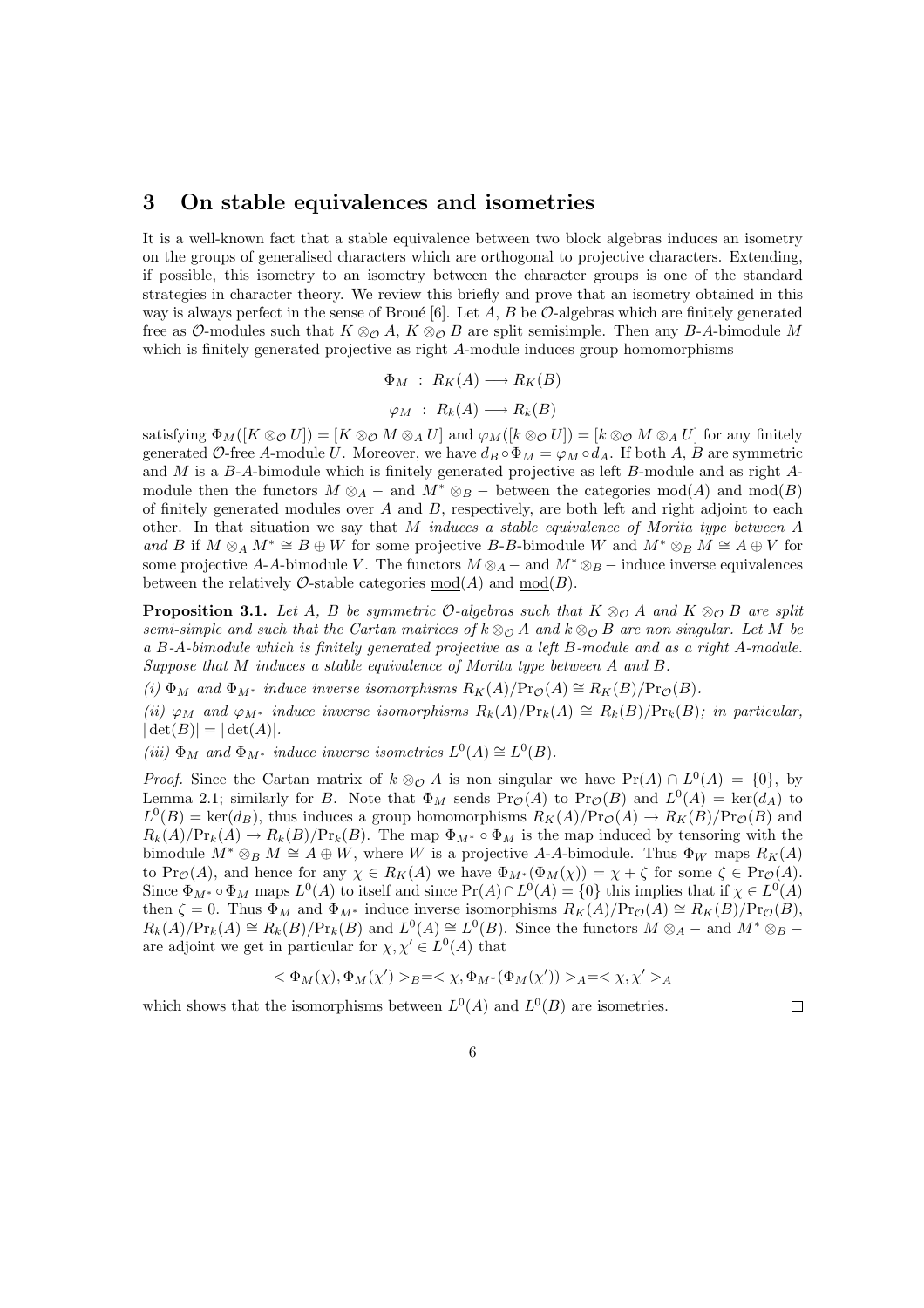The surjectivity of the decomposition map is invariant under stable equivalences of Morita type:

**Proposition 3.2.** Let A, B be symmetric  $O$ -algebras such that  $K \otimes_{\mathcal{O}} A$ ,  $K \otimes_{\mathcal{O}} B$  are split semi*simple and such that*  $k \otimes_{\mathcal{O}} A$ *,*  $k \otimes_{\mathcal{O}} B$  *are split. Suppose there is a stable equivalence of Morita type between* A and B. Then the decomposition map  $d_A: R_K(A) \to R_k(A)$  is surjective if and only if *the decomposition map*  $d_B: R_K(B) \to R_k(B)$  *is surjective.* 

*Proof.* Let M be a B-A-bimodule which is finitely generated projective as left B-module and as right  $A$ -module and which induces a stable equivalence of Morita type between  $A$  and  $B$ . Suppose that  $d_A$  is surjective. Then the map  $d_A: R_K(A)/Pr_{\mathcal{O}}(A) \to R_k(A)/Pr_k(A)$  induced by  $d_A$  is surejective. Thus, using the fact that  $d_A$  and  $d_B$  commute with the maps  $\Phi_M$  and  $\varphi_M$  as described above, the map  $d_B: R_K(B)/Pr_{\mathcal{O}}(B) \to R_k(B)/Pr_k(B)$  induced by  $d_B$  is surjective. Since  $\text{Im}(d_B)$ contains  $Pr_k(B) = d_B(Pr_{\mathcal{O}}(B))$  it follows that  $d_B$  is surjective.  $\Box$ 

Let A, B be block algebras of  $OG$ ,  $OH$ , respectively, where G, H are finite groups. Assume that K, k are splitting fields for G and H. We show next that if an isometry  $L^0(A) \cong L^0(B)$ induced by a stable equivalence of Morita type extends to an isometry  $R_K(A) \cong R_K(B)$ , then this is a perfect isometry. We use the following notation. If  $M$  is a  $B$ -A-bimodule which is finitely generated projective as left and right module, then in particular,  $M$  is  $\mathcal{O}$ -free of finite rank and hence determines an element  $\chi_M$  in  $R_K(B \otimes_\mathcal{O} A^0)$ . We can also regard  $\chi_M$  as the character of  $M$  as  $\mathcal{O}(H \times G)$ -module, and then  $\chi_M$  is *perfect* by a result of Broué in [6]; that is, for any  $(y, x) \in H \times G$ the character value  $\chi_M(y, x)$  is divisible, in O, by the orders of  $C_H(y)$  and  $C_G(x)$ , and  $\chi_M(x, y) = 0$ if exactly one of x, y is p-regular. Any simple  $K \otimes_{\mathcal{O}} A$ -module X and simple  $K \otimes_{\mathcal{O}} B$ -module Y determines a simple  $K \otimes_{\mathcal{O}} (B \otimes_{\mathcal{O}} A^0)$ -module  $Y \otimes_K X^*$ , where  $X^* = \text{Hom}_K(X, K)$ , and if  $\chi$ is the image of X in  $R_K(A)$  and  $\eta$  the image of Y in  $R_K(B)$  we denote by  $\eta \cdot \chi^*$  the image in  $R_K(B \otimes_{\mathcal{O}} A^0)$  of  $Y \otimes_K X^*$ . If  $\Phi: R_K(A) \cong R_K(B)$  is an isometry, then for any  $\chi \in \mathrm{Irr}_K(A)$  we have  $\Phi(\chi) = \delta_{\chi} \eta_{\chi}$  for some  $\delta_{\chi} \in {\pm 1}$  and some  $\eta_{\chi} \in \text{Irr}_K(B)$ . Using the above notation we can consider  $\Phi$  as an element in  $R_K(B \otimes_{\mathcal{O}} A^0)$ , denoted  $\chi_{\Phi}$ , by setting

$$
\chi_{\Phi} = \sum_{\chi \in \mathrm{Irr}_K(A)} \Phi(\chi) \cdot \chi^*
$$

Following Broué [6], the isometry  $\Phi$  is called *perfect* if  $\chi_{\Phi}$  is perfect when viewed as character of  $H \times G$ . One of the main features of a perfect isometry between the two blocks A and B is that it induces an isomorphism of the centers  $Z(A) \cong Z(B)$ ; see [6] for more details.

Proposition 3.3. *Let* G*,* H *be finite groups,* A *a block algebra of* OG *and* B *a block algebra of* OH*. Suppose that* K*,* k *are splitting fields for* G *and* H*. Let* M *be a* B*-*A*-bimodule which is finitely generated projective as left* B*-module and as right* A*-module such that* M *induces a stable equivalence of Morita type between* A and B. Assume that the isometry  $L^0(A) \cong L^0(B)$  induced by  $\Phi_M$  extends to an isometry  $\Phi: R_K(A) \cong R_K(B)$ . Then  $\chi_{\Phi} - \chi_M \in \text{Pr}_{\mathcal{O}}(A \otimes_{\mathcal{O}} B^0)$ ; in particular, Φ *is a perfect isometry.*

*Proof.* For  $x \in G$  denote by  $c(x)$  the conjugacy class of x in G and by  $\tau_x$  the restriction to A of the O-linear map  $OG \to O$  sending  $x' \in c(x)$  to 1 and every other group element to 0. If x is p-singular then  $\tau_x \in K \otimes_{\mathbb{Z}} L^0(A)$ , and if x runs over the p-singular elements of G then  $\tau_x$  runs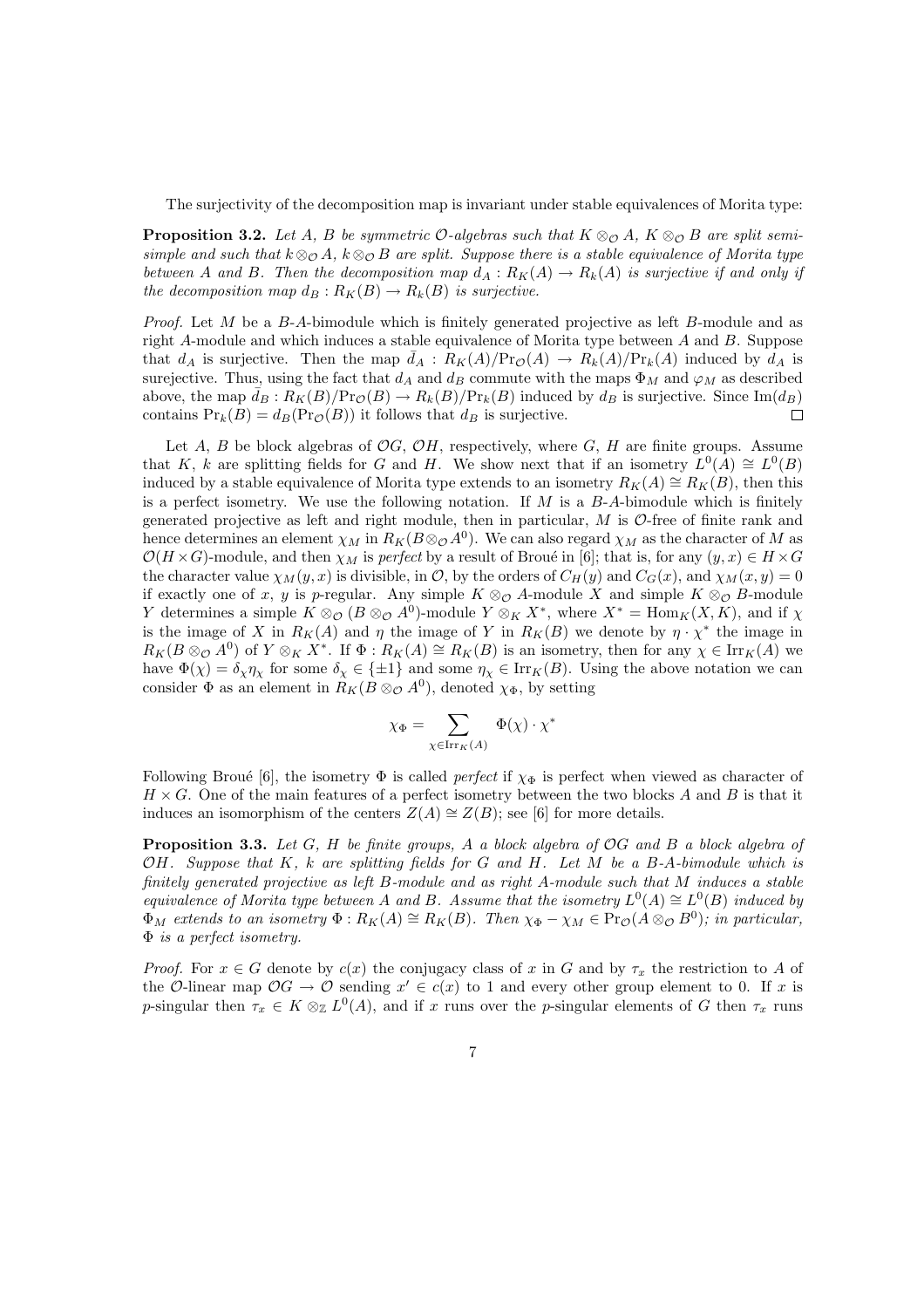over a spanning set of the K-space  $K \otimes_{\mathbb{Z}} L^0(A)$  of K-valued central functions on  $K \otimes_{\mathcal{O}} A$  which are orthogonal to Pr<sub>Q</sub>(A). Extend  $\Phi$ ,  $\Phi_M$  in the obvious way to  $K \otimes_{\mathbb{Z}} R_K(A)$ . Since  $\Phi$  and  $\Phi_M$ coincide on  $L^0(A)$  we have  $\Phi_M(\tau_x) = \Phi(\tau_x)$ . Since  $\Phi_M$  is induced by tensoring with M we also have

$$
\Phi_M(\tau_x)(y) = \frac{1}{|G|} \sum_{s \in G} \ \chi_M(y, s) \tau_x(s) = \frac{|c(x)|}{|G|} \chi_M(y, x)
$$

and a similar reasoning yields

$$
\Phi(\tau_x)(y) = \frac{|c(x)|}{|G|} \chi_{\Phi}(y, x)
$$

This shows that  $\chi_{\Phi}(y,x) = \chi_M(y,x)$  for any p-singular  $x \in G$  and any  $y \in H$ . Exchanging the roles of A, B shows that also  $\chi_{\Phi}(y,x) = \chi_M(y,x)$  for any p-singular  $y \in H$  and any  $x \in G$ . Thus  $\chi_{\Phi} - \chi_M$  vanishes outside the p-regular elements of  $H \times G$ , hence belongs to  $\Pr_{\mathcal{O}}(A \otimes_{\mathcal{O}} B^0)$ . Since  $\chi_M$  is perfect by the assumptions on M this implies that  $\chi_{\Phi}$  is perfect.  $\Box$ 

In what follows, A, B are symmetric  $\mathcal{O}$ -algebras such that  $K \otimes_{\mathcal{O}} A$ ,  $K \otimes_{\mathcal{O}} B$  are split semisimple. Given a  $B-A$ -bimodule M which is finitely generated projective as right A-module, the group homomorphism  $\Phi_M : R_K(A) \to R_K(B)$  induced by the functor  $M \otimes_A -$  depends only on the image  $[K\otimes_{\mathcal{O}} M]$  of M in  $R_K(B\otimes_{\mathcal{O}} A^{op})$  because we have an obvious isomorphism  $K\otimes_{\mathcal{O}} (M\otimes_A U)$  ≅  $(K \otimes_{\mathcal{O}} M) \otimes_{(K \otimes_{\mathcal{O}} A)} (K \otimes_{\mathcal{O}} U)$  for any finitely generated  $\mathcal{O}$ -free A-module U. Rouquier's stable equivalence for blocks of defect 2 is in fact induced by a complex rather than a bimodule; we describe briefly how these are linked (what follows are well-known formalities, included for the convenience of the reader). A bounded complex X of B-A-bimodules is said to *induce a stable equivalence*, if the components of X are finitely generated projective as left B-modules, right A-modules, and if there are isomorphisms of complexes of bimodules  $X \otimes_A X^* \cong B \oplus Z$  and  $X^* \otimes_B X \cong A \oplus Y$  with Y and Z homotopy equivalent to bounded complexes of projective B-B-bimodules and A-A-bimodules, respectively. By a result of Rickard in [20], there is a canonical functor  $D^b(B\otimes_\mathcal{O} A^{op})\to \underline{\text{mod}}(B\otimes_\mathcal{O} A^{op})$ . The following well-known lemma shows that if M is the image in  $mod(B \otimes_{\mathcal{O}} A^{op})$  of a complex X inducing a stable equivalence, then M induces a stable equivalence of Morita type between A and B.

Lemma 3.4. *Let* A*,* B *be symmetric* O*-algebras and* X *a bounded complex of* B*-*A*-bimodules inducing a stable equivalence. Then the image* M *of* X *in*  $\text{mod}(B \otimes_{\mathcal{O}} A^{op})$  *induces a stable equivalence of Morita type.*

*Proof.* A formal verification shows that the image of  $X^*$  in  $\underline{\text{mod}}(A \otimes_{\mathcal{O}} B^{op})$  is isomorphic to  $M^*$ and that the image of  $X \otimes_A X^*$  in  $\underline{\text{mod}}(B \otimes_{\mathcal{O}} B^{op})$  is isomorphic to  $M \otimes_A M^*$ . By the assumptions on X, the image of  $X \otimes_A X^*$  in  $\underline{\text{mod}}(B \otimes_{\mathcal{O}} B^{op})$  is isomorphic to B. Similary, the image of  $X^* \otimes_B X$ in  $\underline{\text{mod}}(A \otimes_{\mathcal{O}} A^{op})$  is isomorphic to A, whence the result.  $\Box$ 

The purpose of the next proposition is to show that if  $X$  is a splendid complex inducing a stable equivalence between block source algebras A, B and if the isometry  $L^0(A) \cong L^0(B)$  induced by the image M of X in  $\underline{\text{mod}}(B\otimes_{\mathcal{O}} A^{op})$  extends to an isometry  $R_K(A) \cong R_K(B)$ , then X can be modified by a projective B-A-bimodule in such a way that the resulting image in the Grothendieck group of B-A-bimodules is a p-permutation equivalence - and hence  $\Phi$  is in fact part of an isotypy. In order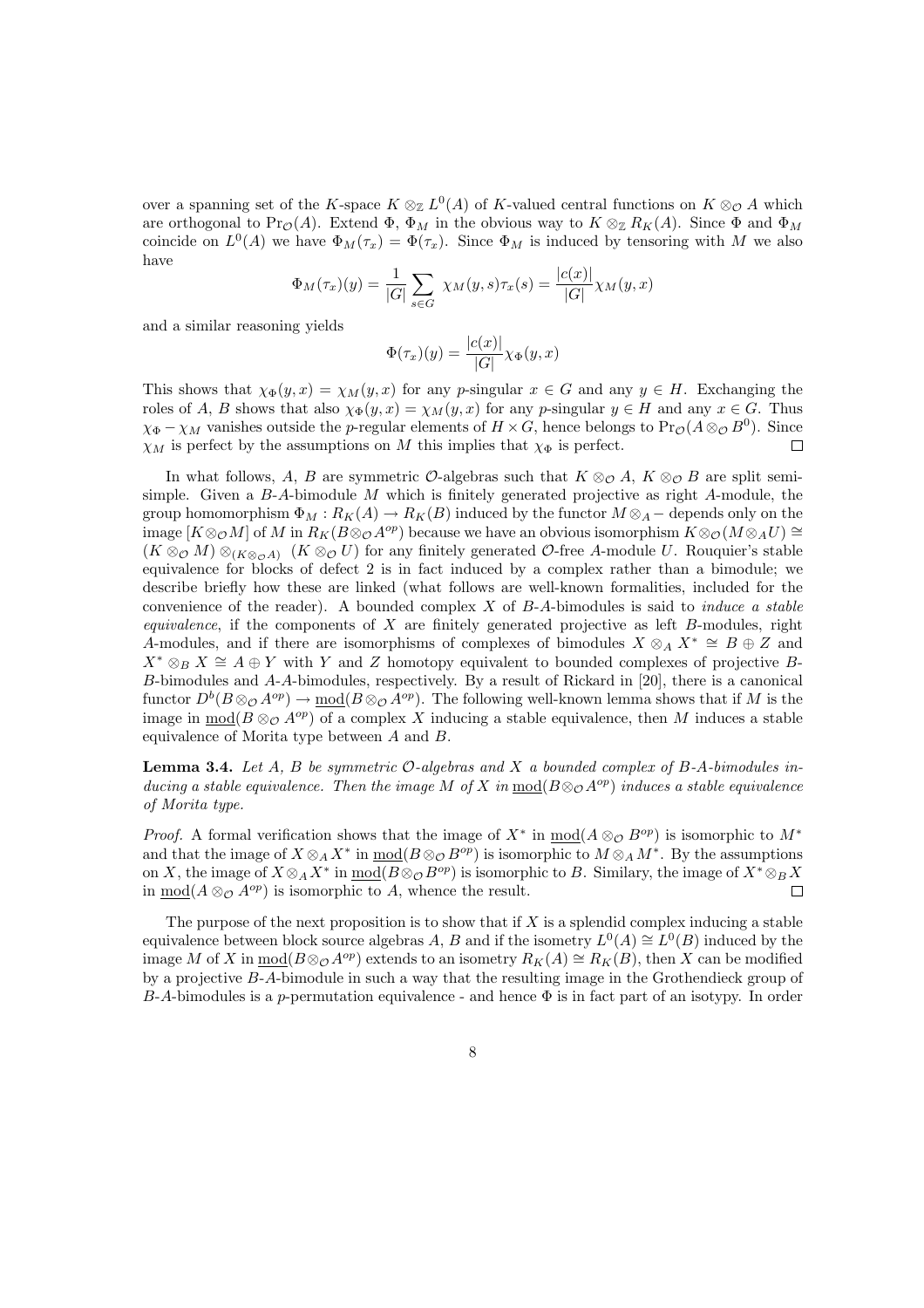to state this properly, we use the following notation. For  $U$  a bounded complex of finitely generated O-free A-modules set  $[K \otimes_{\mathcal{O}} U] = \sum_{i \in \mathbb{Z}} (-1)^i [K \otimes_{\mathcal{O}} U_i] \in R_K(A)$ , where  $U_i$  is the component of U in degree i for  $i \in \mathbb{Z}$ . If U, U' are quasi-isomorphic bounded complexes of finitely generated O-free A-modules then  $K \otimes_{\mathcal{O}} U$ ,  $K \otimes_{\mathcal{O}} U'$  are homotopy equivalent complexes of  $K \otimes_{\mathcal{O}} A$ -modules (because both are split and quasi-isomorphic as  $K \otimes_{\mathcal{O}} A$  is split semi-simple and the functor  $K \otimes_{\mathcal{O}} -$  is exact); in particular,  $[K \otimes_{\mathcal{O}} U] = [K \otimes_{\mathcal{O}} U']$ . For X a bounded complex of B-A-bimodules which are finitely generated projective as right A-modules, the functor  $X \otimes_A -$  induces a group homomorphism  $\Phi_X: R_K(A) \to R_K(B)$  by setting  $\Phi_X([K \otimes_{\mathcal{O}} U]) = [K \otimes_{\mathcal{O}} (X \otimes_A U)]$ ; one checks easily that  $\Phi_X = \sum_{i \in \mathbb{Z}} (-1)^i \Phi_{X_i}$ , where  $X_i$  is the component of X in degree i. By the above remarks the map  $\Phi_X$  depends only on the image  $[K \otimes_{\mathcal{O}} X]$  of X in  $R_K(B \otimes_{\mathcal{O}} A^{op})$ , and hence if  $X \to X'$  is a quasi-isomorphism of bounded complexes of B-A-bimodules which are finitely generated projective as right A-modules then  $\Phi_X = \Phi_{X'}$ . Furthermore, if Y is a bounded complex of A-B-bimodules which are finitely generated projective as right B-modules then  $\Phi_Y \circ \Phi_X = \Phi_{Y \otimes_B X}$ . If A, B are block source algebras with a common defect group  $P$ , a complex of  $B$ -A-modules  $X$  is called *splendid* if its components are finite direct sums of summands of the B-A-bimodules  $B \otimes_{\mathcal{O} \mathcal{O}} A$ , with  $Q$  running over the subgroups of  $P$ . A p-permutation equivalence between  $A$  and  $B$  is essentially a splendid generalised B-A-bimodule inducing an isomorphism  $R_K(A) \cong R_K(B)$ ; this concept is due to Boltje and Xu [5]. We refer to [16] for more details regarding the terminology involving splendid complexes and p-permutation equivalences between source algebras.

**Proposition 3.5.** *Let* A, B *be block source algebras with a common defect group such that*  $K \otimes_{\mathcal{O}} A$ *,*  $K \otimes_{\mathcal{O}} B$  are split semi-simple and such that  $k \otimes_{\mathcal{O}} A$ ,  $k \otimes_{\mathcal{O}} B$  are split. Let X be a bounded complex *of* B*-*A*-bimodules inducing a stable equivalence, and let* M *be a* B*-*A*-bimodule such that* M *is isomorphic, in*  $\underline{\text{mod}}(B \otimes_{\mathcal{O}} A^{op})$ , to the canonical image of X under Rickard's functor  $D^b(B \otimes_{\mathcal{O}} A^o)$  $A^{op}$   $\rightarrow$   $\underline{\text{mod}}(B \otimes_{\mathcal{O}} A^{op})$ . If the isometry  $L^0(A) \cong L^{\tilde{0}}(B)$  induced by M extends to an isometry  $\Phi: R_K(A) \cong R_K(B)$  *then there is a split bounded complex of projective* B-A-bimodules W such *that*  $\Phi = \Phi_{X \oplus W}$  *and*  $\Phi^{-1} = \Phi_{(X \oplus W)^*}$ *. If moreover* X *is splendid then the image of*  $X \oplus W$  *in the Grothendieck group of* B*-*A*-bimodules is a* p*-permutation equivalence between* A *and* B*.*

*Proof.* By construction of M, the characters  $[K \otimes_{\mathcal{O}} X]$  and  $[K \otimes_{\mathcal{O}} M]$  differ by the character of a generalised projective  $B \otimes_{\mathcal{O}} A$ -module, and the character  $[K \otimes_{\mathcal{O}} M]$  differs from the character determined by  $\Phi$  by the character of a generalised projective  $B \otimes_{\mathcal{O}} A$ -module. Thus there is a split bounded complex of projective B-A-bimodules W such that  $[K \otimes_{\mathcal{O}} (X \oplus W)]$  is the character of  $\Phi$ , hence  $\Phi = \Phi_{X\oplus W}$ . Since tensoring by the dual of  $X\oplus W$  is left and right adjoint to the functor given by tensoring with  $X \oplus W$ , the statement  $\Phi^{-1} = \Phi_{(X \oplus W)^*}$  follows immediately. Thus the composition of the maps  $\Phi_{X \oplus W}$  and  $\Phi_{(X \oplus W)^*}$  is the identity on  $R_K(B)$ , hence

$$
[K \otimes_{\mathcal{O}} ((X \oplus W) \otimes_A (X \oplus W)^*)] = [K \otimes_{\mathcal{O}} B]
$$

Since also

$$
(X \oplus W) \otimes_A (X \oplus W)^* \simeq B \oplus Z'
$$

for some bounded complex Z' of projective B-B-bimodules this forces that  $[K \otimes_{\mathcal{O}} Z'] = 0$ . But if the character of a generalised projective  $B$ - $B$ -bimodule is zero, then actually the generalised bimodule is zero itself because the Cartan matrix of  $B$  is non-singular. Thus the image of  $Z'$  in the Grothendieck group of B-B-bimodules (with respect to split exact sequences) is zero. Equivalently,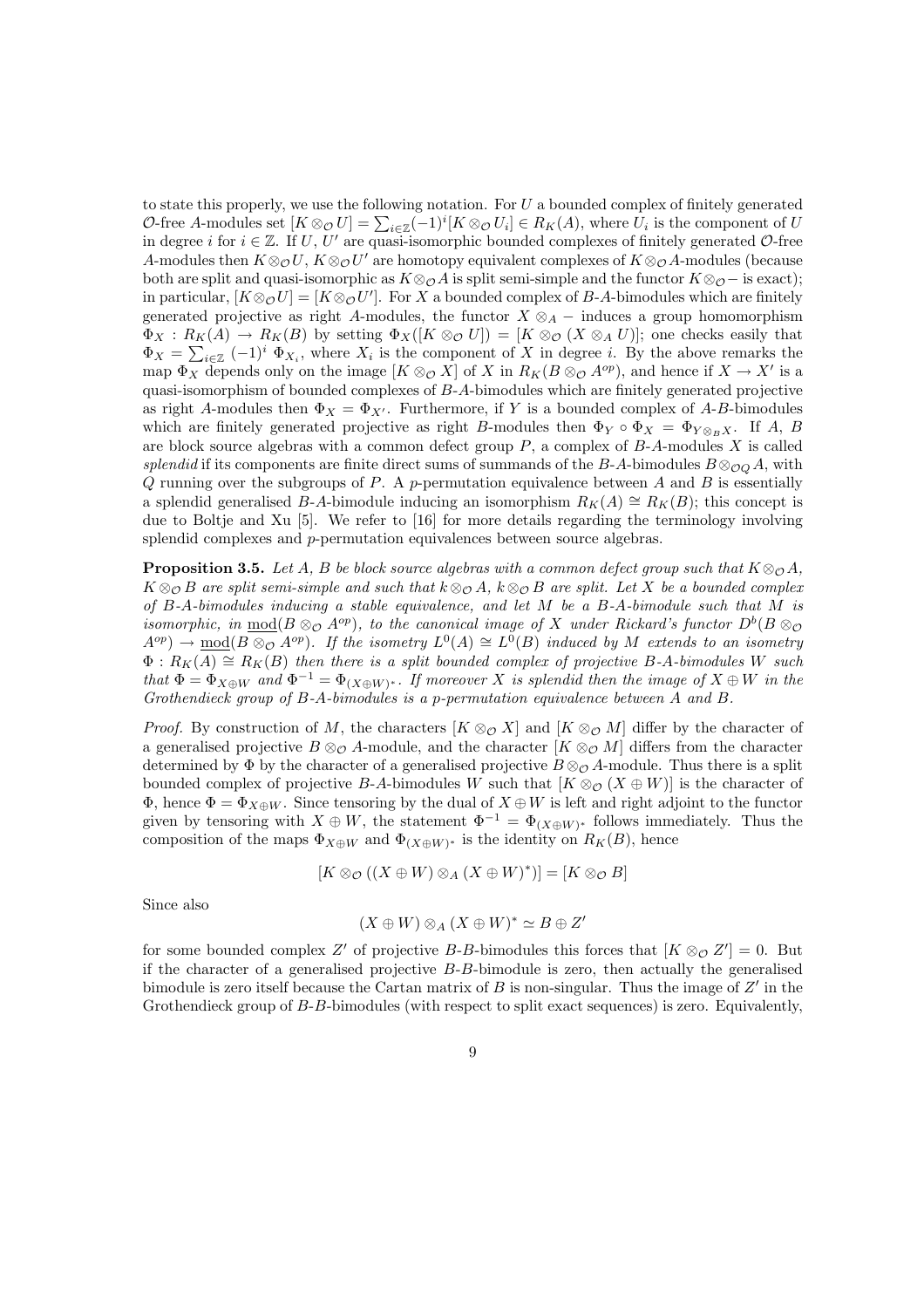the images of  $(X \oplus W) \otimes_A (X \oplus W)^*$  and B in the Grothendieck group of B-B-bimodules are equal. Since X is splendid and W consists of projective B-B-bimodules, the complex  $X \oplus W$  is still splendid, and hence its image in the Grothendieck group of  $B-A$ -bimodules is a p-permutation equivalence. П

#### 4 Stable equivalences and one simple module

**Theorem 4.1.** Let A, B be symmetric  $\mathcal{O}$ -algebras such that  $K \otimes_{\mathcal{O}} A$ ,  $K \otimes_{\mathcal{O}} B$  are split semi*simple and such that*  $k \otimes_{\mathcal{O}} A$ *,*  $k \otimes_{\mathcal{O}} B$  *are split and have non singular Cartan matrices. Suppose that*  $\ell(A) = 1$  *and that for any*  $\eta \in \text{Irr}_K(B)$  *there is*  $\lambda \in L^0(B)$  *such that*  $\langle \eta, \lambda \rangle_B \neq 0$ *. Denote by*  $d_1, d_2, \ldots, d_r$  *the different dimensions of the simple*  $K \otimes_{\mathcal{O}} A$ -modules and by  $m_i$  *the number of isomorphism classes of simple*  $K \otimes_{\mathcal{O}} A$ *-modules of dimension*  $d_i$ *, where*  $1 \leq i \leq r$ *. Assume that*  $d_i$  divides  $d_{i+1}$  and that  $m_i > 2 \frac{d_{i+1}}{d_i}$  $\frac{i+1}{d_i}$  for  $1 \leq i \leq r-1$ . Suppose that there is a stable equivalence *of Morita type between* A *and* B. Then there is an isomorphism  $R_K(A) \cong R_K(B)$  which maps  $\text{Irr}_K(A)$  *onto*  $\text{Irr}_K(B)$  *and induces an isomorphism*  $\text{Pr}_\mathcal{O}(A) \cong \text{Pr}_\mathcal{O}(B)$ *. In particular,*  $\ell(B) = 1$ *and the decomposition matrices of* A *and* B *are equal.*

*Proof.* Since  $k \otimes_{\mathcal{O}} A$  has a unique isomorphism class of simple modules, the rank of Pr<sub>O</sub>(A) is one, and hence the rank of  $L^0(A)$  is  $|\text{Irr}_K(A)| - 1$ . Since the stable equivalence of Morita type between A and B induces an isometry  $L^0(B) \cong L^0(A)$  we get  $|\text{Irr}_K(A)| \leq |\text{Irr}_K(B)|$ . Note that  $|\text{Irr}_K(A)| = \sum_{i=1}^r m_i$ . Since  $k \otimes_{\mathcal{O}} A$  is also split it is a matrix algebra over its basic algebra. We therefore may assume that  $A$  is basic. Similarly, we may assume that  $B$  is basic. Then  $A$ , as left A-module, is projective indecomposable, and we have

$$
[K \otimes_{\mathcal{O}} A] = \sum_{\chi \in \operatorname{Irr}_K(A)} d^{\chi} \cdot \chi
$$

where  $d^{\chi} = \dim_K(X)$  if  $\chi = [X]$  for some simple  $K \otimes_{\mathcal{O}} A$ -module X. For  $1 \leq i \leq r$  denote by  $\Lambda_i$  the subset of  $\text{Irr}_K(A)$  of isomorphism classes of simple  $K \otimes_{\mathcal{O}} A$ -modules of dimension  $d_i$ . In particular,  $|\Lambda_i| = m_i$ . By regrouping simple modules of the same degree we may rewrite this in the form

$$
[K \otimes_{\mathcal{O}} A] = \sum_{i=1}^{r} d_{i}(\sum_{\chi \in \Lambda_{i}} \chi)
$$

Thus the elements  $\chi - \chi'$ , with  $\chi, \chi' \in \Lambda_i$ , where  $1 \leq i \leq r$ , and  $\chi - \frac{d_{i+1}}{dz}$  $\frac{i+1}{d_i}\chi'$  with  $\chi \in \Lambda_{i+1}, \chi' \in \Lambda_i$ , where  $1 \leq i \leq r-1$  are all in  $L^0(A)$ . More precisely, if we choose an element  $\chi_i \in \Lambda_i$  and set  $\Lambda'_i = \Lambda_i - {\chi_i}$  then the following set is a basis of the free abelian group  $L^0(A)$ :

$$
\mathcal{B} = \bigcup_{i=1}^{r} \{ \chi_i - \chi'_i \mid \chi'_i \in \Lambda'_i \} \cup \{ \chi_{i+1} - \frac{d_{i+1}}{d_i} \chi_i \mid 1 \le i \le r-1 \}
$$

Indeed, B is clearly linearly independent and has  $\sum_{i=1}^{r} (m_i - 1) + r - 1 = |\text{Irr}_K(A)| - 1$  elements. One checks that if a Z-linear combination of elements in B is divisible, in  $R_K(A)$ , by a positive integer q then all coefficients of that  $\mathbb{Z}$ -linear combination are divisible by q, which shows that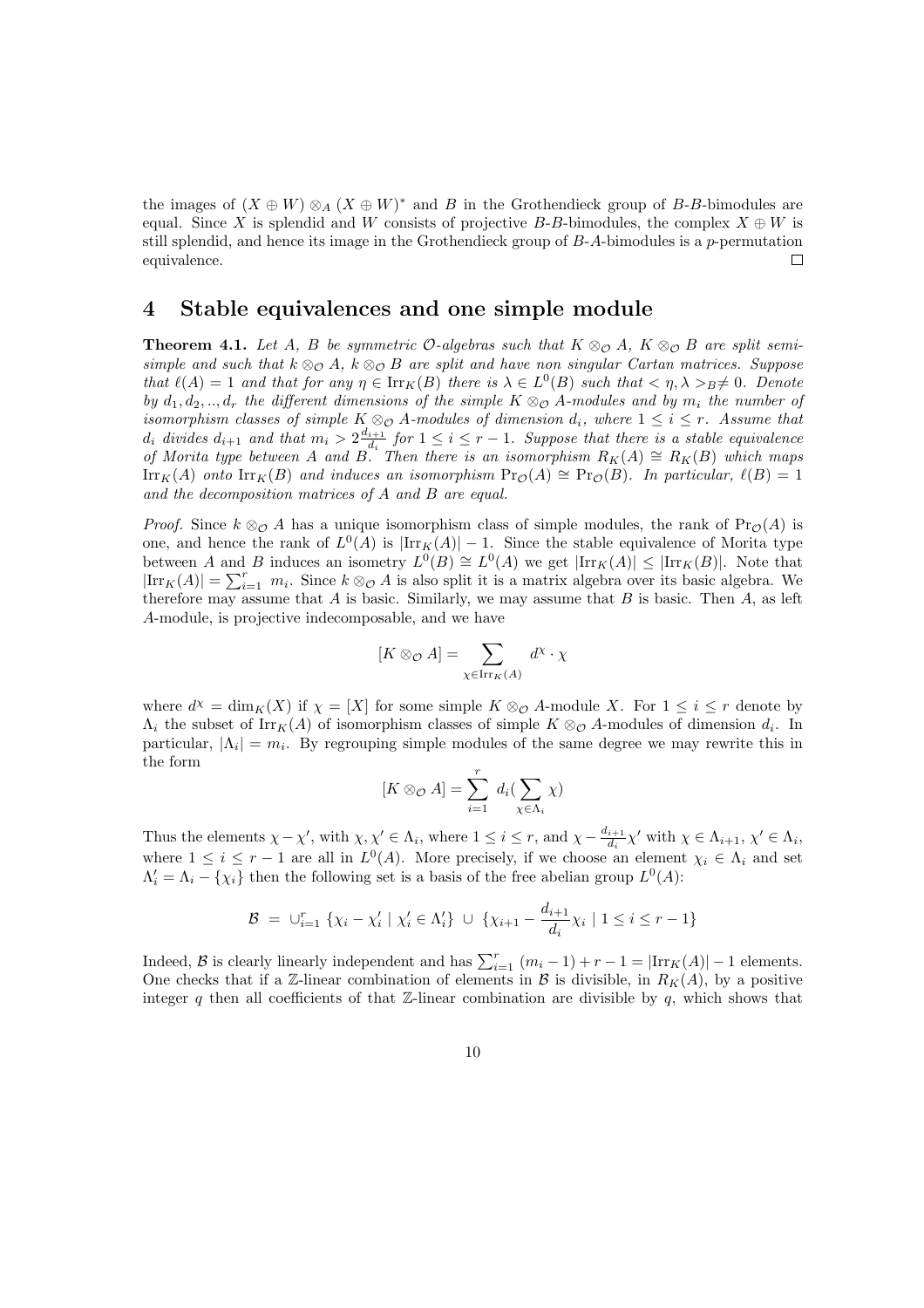B is indeed a basis of  $L^0(A)$ . Note that  $|\Lambda_i| > 2\frac{d_{i+1}}{d_i}$  $\frac{i+1}{d_i} \geq 4$  for  $1 \leq i \leq r-1$ . Denote by M a B-A-bimodule which is finitely generated projective as left B-module and as right A-module such that M and  $M^*$  induce a stable equivalence of Morita type between A and B. In particular, by Proposition 3.1, the map  $\Phi_M$  restricts to an isometry  $L^0(A) \cong L^0(B)$ . For any i such that  $1 \leq i \leq r$ , the elements  $\chi - \chi'$ , with  $\chi, \chi' \in \Lambda_i$ , have norm 2, and thus, are mapped by  $\Phi_M$  to elements of norm 2, hence an element of the form  $\eta - \eta'$  for some  $\eta, \eta' \in \text{Irr}_K(B)$ . Thus if  $m_i = 2$ then  $\Lambda_i$  determines a unique subset  $\Delta_i = \{\eta, \eta'\}$  having exactly two elements, but this does not determine a canonical bijection between  $\Lambda_i$  and  $\Delta_i$ . If  $m_i \geq 3$  then  $\Lambda_i$  contains a third element  $\chi''$ , and then  $\langle \chi - \chi', \chi - \chi'' \rangle = 1$ , and hence  $\chi - \chi''$  is mapped to either  $\eta - \eta''$  or  $\eta'' - \eta'$  for some  $\eta'' \in \text{Irr}_K(B)$  different from both  $\eta, \eta'$ . Thus, if  $m_i \geq 3$  then there is a subset  $\Delta_i$  of  $\text{Irr}_K(B)$ and a sign  $\delta_i \in \{\pm\}$  such that  $\Phi_M$  induces a uniquely determined bijection  $\chi \mapsto \eta_\chi$  between  $\Lambda_i$ and  $\Delta_i$  with the property

$$
\Phi_M(\chi - \chi') = \delta_i(\eta_\chi - \eta_{\chi'})
$$

for all  $\chi, \chi' \in \Lambda_i$ . This case applies to all indices i such that  $1 \leq i \leq r-1$  because of the assumption  $m_i > 2 \frac{d_{i+1}}{d_i}$  $\frac{i+1}{d_i}$ . We denote by  $\eta_i$  the image, in  $\Delta_i$ , of  $\chi_i$  under this bijection. If  $m_r = 1$  we set  $\Delta_r = \text{Irr}_K(B) - \bigcup_{i=1}^{r-1} \Delta_i$ . Since  $|\text{Irr}_K(A)| \leq |\text{Irr}_K(B)|$ , the set  $\Delta_r$  is non empty. After possibly replacing M by  $\Omega_{B\otimes_{\mathcal{O}} A^0}(M)$  we may assume that  $\delta_1 = 1$ . We will show inductively that the signs  $\delta_i$  are all 1. Let i be an integer such that  $\delta_i = 1$  and such that  $1 \leq i \leq r-1$ . Consider the element

$$
\mu_i = \chi_{i+1} - \frac{d_{i+1}}{d_i} \chi_i
$$

in  $L^0(A)$ . We have  $\langle \mu_i, \chi_i - \chi' \rangle_A = -\frac{d_{i+1}}{d_i}$  $\frac{i+1}{d_i}$  for all  $\chi' \in \Lambda'_i$ . Thus

$$
\Phi_M(\mu_i) = (a - \frac{d_{i+1}}{d_i})\eta_i + a \sum_{\eta \in \Delta_i'} \eta + \Psi_i
$$

for some integer a and some element  $\Psi_i$  in  $R_K(B)$  not involving any of the elements in  $\Delta_i$ . If  $m_{i+1} \geq 2$  then  $\Psi_i \neq 0$  because for any  $\chi' \in \Lambda'_{i+1}$  we have  $\langle \mu_i, \chi_{i+1} - \chi' \rangle = 1$  and hence  $\Psi_i$  must involve one of the two characters occurring in  $\Phi_i(\chi_{i+1} - \chi')$ . Taking norms on both sides in the above equality yields

$$
1 + \frac{d_{i+1}^2}{d_i^2} \ge (a - \frac{d_{i+1}}{d_i})^2 + (m_i - 1)a^2 = m_i a^2 - 2a \frac{d_{i+1}}{d_i} + \frac{d_{i+1}^2}{d_i^2}
$$

which is equivalent to

$$
1 \ge m_i a^2 - 2a \frac{d_{i+1}}{d_i}
$$

Since  $m_i > 2 \frac{d_{i+1}}{d_i}$  $\frac{i+1}{d_i}$  this implies

$$
1 \ge m_i a^2 - 2a \frac{d_{i+1}}{d_i} \ge m_i(a^2 - a) \ge 0
$$

11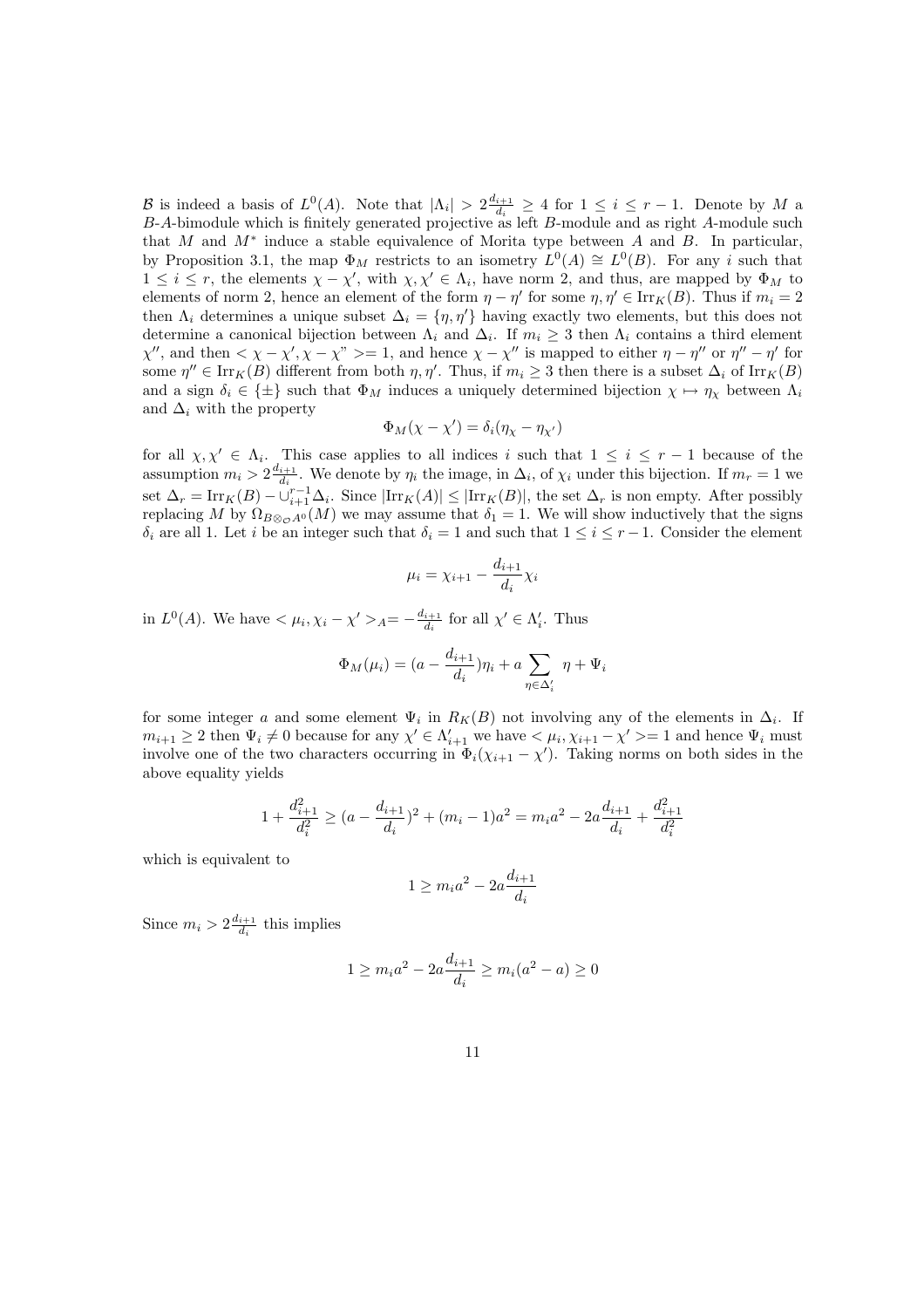and all numbers involved in these inequalities are integers, hence equal to 1 or 0. Thus  $a$  is either 1 or 0. Note that if  $\Psi_i \neq 0$  (which happens in particular for  $1 \leq i \leq r-2$ ) then the left most inequalities are proper inequalities which forces  $a = 0$ , hence

$$
\Phi_M(\mu_i) = -\frac{d_{i+1}}{d_i}\eta_i + \Psi_i
$$

Comparing norms again forces that the norm of  $\Psi_i$  is 1. If  $m_{i+1} \geq 3$  then for any  $\chi', \chi'' \in \Lambda'_{i+1}$ we have

$$
\langle \Phi(\mu_i), \delta_{i+1}(\eta_{i+1} - \eta_{\chi'}) \rangle = \langle \mu_i, \chi_{i+1} - \chi' \rangle_A = 1
$$
  

$$
\langle \Phi(\mu_i), \delta_{i+1}(\eta_{\chi'} - \eta_{\chi''}) \rangle_B = \langle \mu_i, \chi' - \chi'' \rangle_A = 0
$$

which shows that  $\Phi_M(\mu_i)$  involves  $\eta_{i+1}$ . Since  $\mu_i$  cannot come from a module, the signs force

$$
\Phi_M(\mu_i) = \eta_{i+1} - \frac{d_{i+1}}{d_i} \eta_i
$$

hence  $\delta_{i+1} = 1$ . The only thing that remains to be seen is that we can exclude the pathological case  $a = 1$  and  $\Psi_i = 0$ . This can occur only for  $i = r - 1$ . What happens in that case is that then  $m_r = 1$ . By the assumptions, every element of  $\text{Irr}_K(B)$  occurs in at least one element of  $L^0(B)$ . Moreover,  $|\text{Irr}_K(B)| \geq |\text{Irr}_K(A)|$ , so all elements  $\eta \in \Delta_r$  occur in  $\Phi_M(\mu_{r-1})$ , contradicting  $\Psi_{r-1} = 0$ . The bijections  $\Lambda_i \cong \Delta_i$  constructed above yield therefore an isometry  $\Phi : R_K(A) \cong$  $R_K(B)$  mapping Irr<sub>K</sub>(A) to Irr<sub>K</sub>(B). This implies that Irr<sub>k</sub>(B) has a unique element because  $|\text{Irr}_K(B)| - |\text{Irr}_k(B)|$  is equal to the rank of  $L^0(B)$ , hence to the rank of  $L^0(A)$  which in turn is equal to  $|\text{Irr}_K(A)| - |\text{Irr}_k(A)| = |\text{Irr}_K(A)| - 1$ . Since  $\Phi$  extends the isometry  $L^0(A) \cong L^0(B)$  induced by  $\Phi_M$  it must send  $\Pr_{\mathcal{O}}(A)$  to  $\Pr_{\mathcal{O}}(B)$ . For the same reason the inverse of  $\Phi$  sends  $\Pr_{\mathcal{O}}(B)$  to Pr<sub> $\mathcal{O}(A)$ </sub>. Thus  $\Phi$  induces an isomorphism Pr $\mathcal{O}(A) \cong \text{Pr}_{\mathcal{O}}(B)$ , and both groups are isomorphic to Z. In particular,  $\Phi$  maps the image in  $R_K(A)$  of a projective indecomposable A-module to the image in  $R_K(B)$  of a projective indecomposable B-module. The statement on the decomposition matrices follows.  $\Box$ 

#### 5 Proof of Theorem 1.1

**Definition 5.1** (cf. [12]). A finite group H is said to be of *central type* if H has an ordinary irreducible character  $\chi$  satisfying  $\chi(1)^2 = |H : Z(H)|$ .

**Proposition 5.2.** Let P be an elementary abelian p-group of order  $p^2$ , and let  $E \leq \text{Aut}(P)$  be a p ′ *-group. Suppose that there exists a central extension*

$$
1\to Z\to \tilde E\to E\to 1
$$

*with* Z *a cyclic* p ′ *-group such that there is a* K*-valued linear character of* Z *which is covered by a unique irreducible character of*  $\tilde{E}$ *. Then*  $E$  *is abelian.*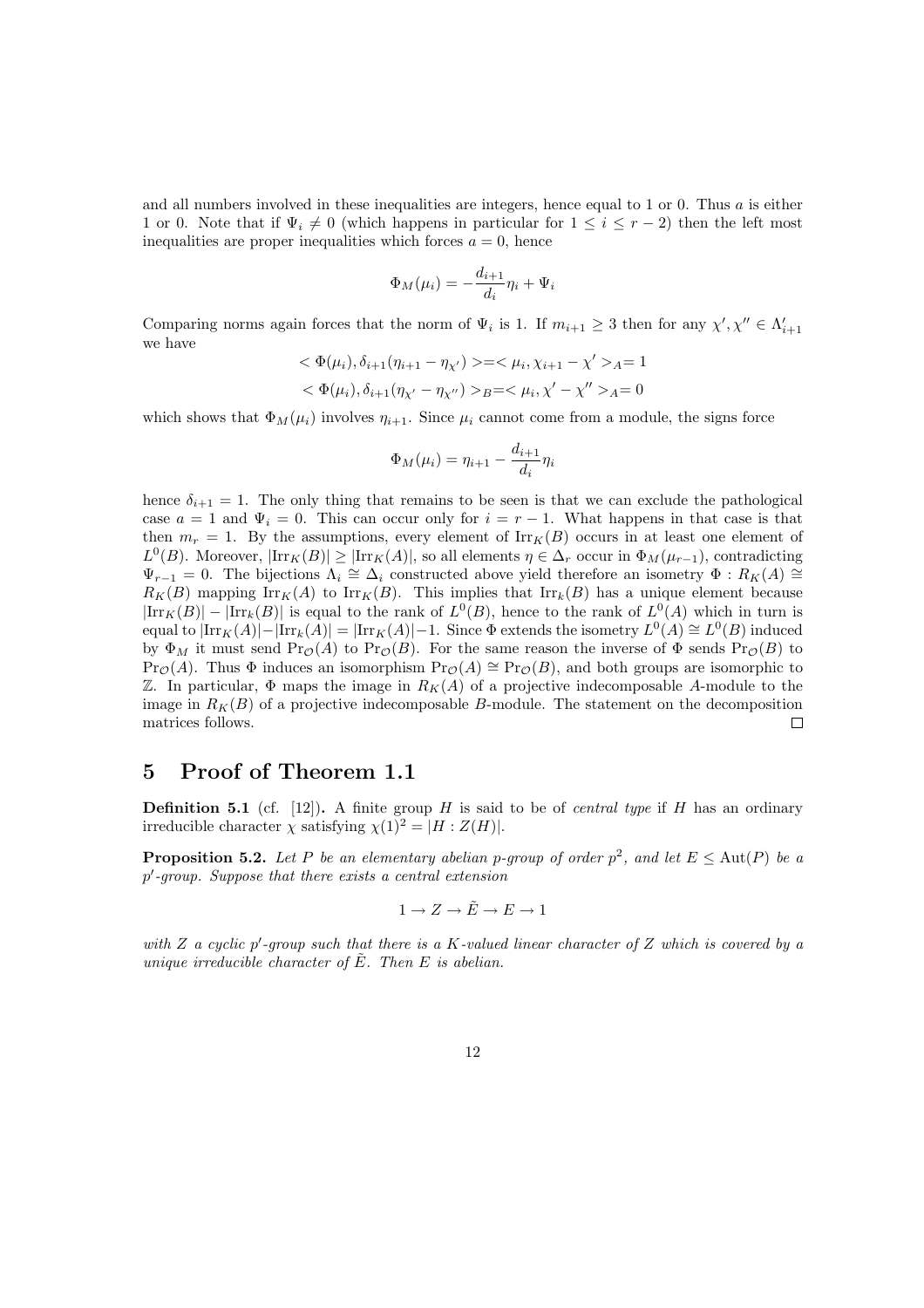*Proof.* The hypothesis implies that  $Z = Z(\tilde{E})$  and that  $\tilde{E}$  is of central type. We first show that E has abelian Sylow 2-subgroups. Let  $\hat{U}$  be a Sylow 2-subgroup of  $\hat{E}$ , and let  $U := \hat{U}Z/Z \cong \hat{U}/\hat{U} \cap Z$ , a Sylow 2-subgroup of E. By [10, Lemma 2.2] or [8, Theorem 2],  $\hat{U}$  is also of central type and  $\hat{U} \cap Z = Z(\hat{U})$ . Now E and hence U is a subgroup of  $GL_2(p)$ . Let R be a Sylow 2-subgroup of  $GL_2(p)$  containing U. First suppose that  $p \equiv 3 \pmod{4}$ . Then R has a cyclic subgroup  $R_0$  of index 2. So,  $U_0 := R_0 \cap U$  is a cyclic subgroup of index at most 2 in U. On the other hand, by [10, Corollary 3.2], either  $U = 1$  or  $U_0$  is not self-centralising in U. Since  $U_0$  has index at most 2 in U, it follows that  $U$  is abelian.

Let us suppose now that  $p \equiv 1 \pmod{4}$ . In this case,  $R \cong (R_1 \times R_2) \rtimes \langle t \rangle$  where  $R_1 = \langle g \rangle$ and  $R_2 = \langle h \rangle$  are cyclic groups of equal order, t has order 2 and  $tgt^{-1} = g$ ,  $tht^{-1} = gh^{-1}$ . In particular,  $R_1 = Z(R)$ . Set  $R_0 = R_1 \times R_2$  and for  $0 \le i \le 2$  set  $U_i = U \cap R_i$ . For any subgroup V of R, denote by  $\tilde{V}$  the inverse image of V in  $\tilde{U}$  and denote by  $X_V$  the set of ordinary irreducible characters of  $\tilde{V}$  covering  $\theta$ . Note that if  $V_1 \leq V_2$  are subgroups of U, with  $V_1$  normal in  $V_2$ , then  $X_{V_2}$  is the set of irreducible characters of  $\tilde{V}_2$  covering some character in  $X_{V_1}$ .

If  $U_0 = U$ , then U is abelian and we are done. We assume therefore that  $U_0$  has index 2 in U. If  $U_0$  is cyclic, then by the same argument as above, U is abelian. Thus, we may assume that  $U_0$ is of rank 2, say  $U_0$  is a direct product of a cyclic group of order  $2^{\alpha}$  and a cyclic group of order  $2^{\beta}$  with  $\alpha \geq \beta$ . We claim that  $\beta = \alpha - 1$ . Indeed, let V be a cyclic subgroup of  $U_0$  of order  $2^{\alpha}$ . Since  $U/U_0$  has order 2,  $X_{U_0}$  has two elements which are transitively permuted by  $\hat{U}$  (otherwise there would be at least two characters of U which cover characters of  $X_U$  and hence cover  $\theta$ ). Thus there are at most two orbits in the action of  $\tilde{U}_0$  on  $X_V$ . Since V is cyclic of order  $2^\alpha$ ,  $|X_V| = 2^\alpha$ and since  $|U_0:V|=2^{\beta}$  each orbit of  $\tilde{U}_0$  on  $X_V$  has at most  $2^{\beta}$  elements. Thus,  $\alpha \ge \beta \ge \alpha - 1$ . If  $\beta = \alpha$ , then  $|\tilde{U}/Z(\tilde{U})| = |U| = 2^{2\alpha+1}$  is not a square, a contradiction to  $\tilde{U}$  being of central type. Thus,  $\beta = \alpha - 1$ , proving the claim.

We note here also that if V is a cyclic subgroup of  $U_0$  of order  $2^{\alpha}$  which is normal in U, then the fact that there is only one orbit of  $\tilde{U}$  on  $X_V$  along with the fact that  $|U : V| = 2^{\alpha} = |X_V|$ means that  $\hat{U}$  acts faithfully, freely and transitively on  $X_V$ . In particular,  $C_{\tilde{U}}(\tilde{V}) = \tilde{V}$ .

Next, we claim that  $U_1 = U \cap R_1$  has order  $2^{\alpha}$ . For this, first we note that since  $U_0/U_1$  is a subgroup of  $R_0/R_1$ ,  $U_0/U_1$  is cyclic. So,  $U_1$  has order at least  $2^{\alpha-1}$ . Suppose if possible that U<sub>1</sub> has order  $2^{\alpha-1}$ . Then U<sub>1</sub> has a complement in U<sub>0</sub> (any  $\langle v \rangle$  such that the coset of v generates  $U_0/U_1$  is a complement to  $U_1$  in  $U_0$ ). Write  $U_1 = \langle g^a \rangle$  and let  $W = \langle g^i h^j \rangle$  be a complement to  $U_1$ in  $U_0$ . The order of W being  $2^{\alpha}$ , it follows that the order of  $h^j$  is greater than or equal to the order of  $g^i$  for otherwise, the unique involution of  $\langle g \rangle$  (which is also the unique involution of  $U_1$ ) would be a power of  $g^i h^j$ . So, denoting by  $n_2$  the 2-part of a natural number n, we have that  $i_2 \geq j_2$ . In particular,  $(j+2i)_2 = j_2$ . Let s be an element of  $U - U_0$ . Since  $sg^i h^j s^{-1} = g^{j+2i} g^{-i} h^{-j} \in U_0$  we get that  $g^{j+2i} \in U_1$ , that is,  $(j+2i)_2 \ge a_2$ . So,  $i_2 \ge j_2 = (j+2i)_2 \ge a_2$  which means that the order of  $g^i h^j$  is less than or equal to the order of  $g^a$ . This proves the claim.

So,  $U_1$  is a cyclic normal subgroup of U of order  $2^{\alpha}$  contained in  $U_0$ . Hence, by the above remarks,  $C_{\tilde{U}}(\tilde{U}_1) = \tilde{U}_1$ . Write  $\tilde{U} \cap Z = \langle z \rangle$  and let  $\tilde{u} \in \tilde{U}_0$  be a generator of  $\tilde{U}_1/\tilde{U} \cap Z$ . Since  $U_1 \leq Z(U)$ , the rule  $\tilde{v} \to [\tilde{u}, \tilde{v}]$  defines a homomorphism from  $\tilde{U} \to \tilde{U} \cap Z$ , with kernel  $C_{\tilde{U}}(\tilde{U}_1) = \tilde{U}_1$ . Since Z is cyclic, this means in particular that  $\tilde{U}/\tilde{U}_1$  and hence  $U/U_1$  is cyclic. Let  $v \in U$  be such that  $vU_1$  generates  $U/U_1$ . Then,  $v \notin U_0$ , so  $v = g^i h^j t$  for some i and j. Then  $v^2 = g^{2i} h^j t h^j t =$  $g^{2i}h^j g^j h^{-j} = g^{2i+j} \in R_1 \cap U = U_1$ . This means that  $\alpha = 1$ , hence U has order 4 and is abelian.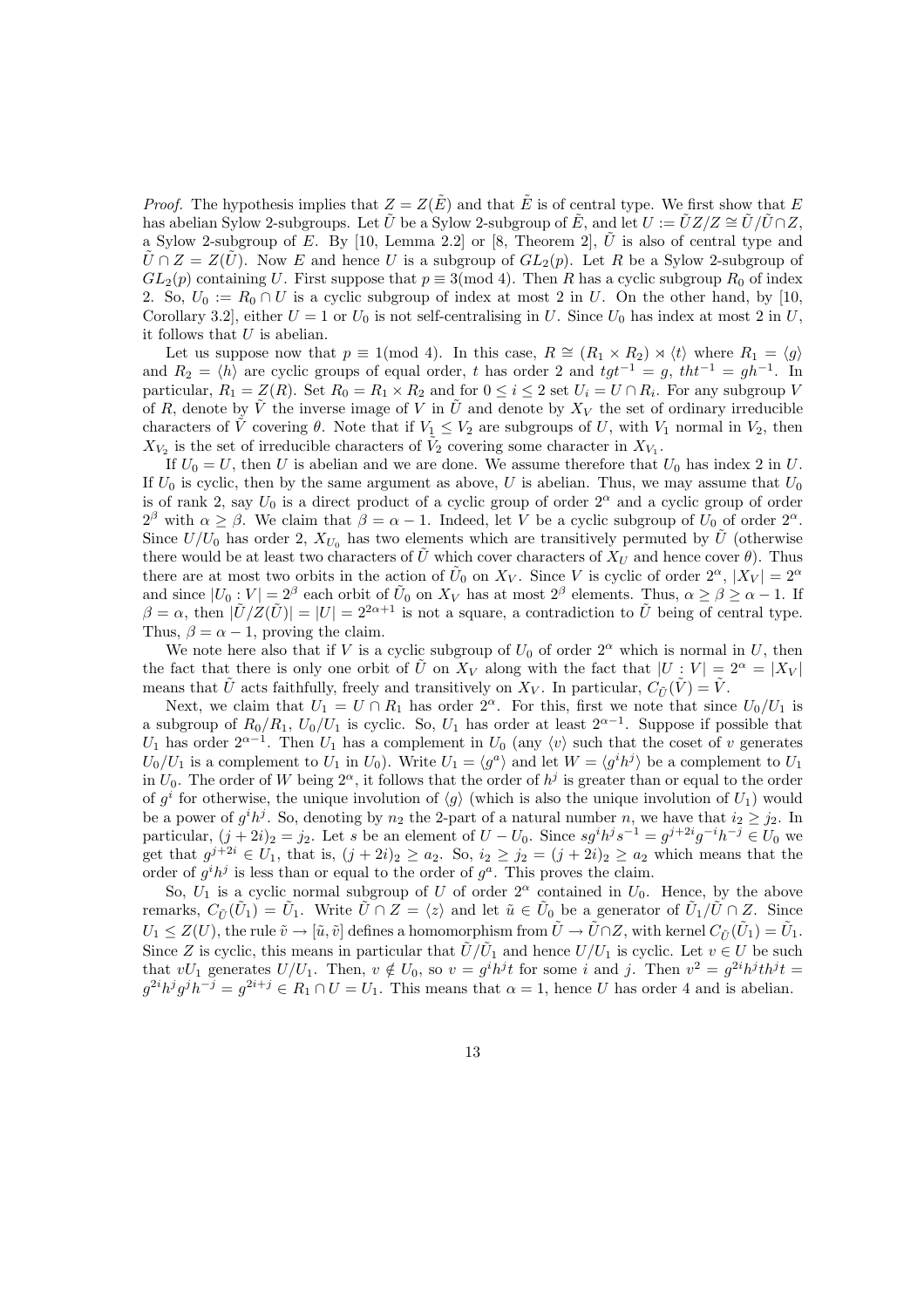Suppose, if possible that  $E$  is not abelian. Since  $E$  is a  $p'$ -group, the faithful two-dimensional representation of E on the field of p elements represented by the inclusion  $E \leq Aut(P)$  is absolutely irreducible and lifts to a faithful 2-dimensional irreducible representation of  $E$  over  $\mathbb C$ . By the classification of the non-abelian finite subgroups of  $GL_2(\mathbb{C})$  (see for instance [9, Theorem 26.1]), either E has a normal abelian subgroup of index 2 or  $E/Z(E)$  is isomorphic to one of  $A_4$ ,  $S_4$  or  $A_5$  and  $Z(E)$  consists of scalar matrices (considering E as subgroup of  $GL_2(\mathbb{C})$ ). In particular,  $Z(E)$  is cyclic. But  $A_4$ ,  $S_4$  and  $A_5$  all have non-abelian Sylow 2-subgroups, whereas by the above E has abelian Sylow 2-subgroups. Thus, E has a normal abelian subgroup, say N of index 2. So the Sylow *l*-subgroups of E for odd primes l are abelian, normal in E and centralise each other. Furthermore, we have shown above that the Sylow 2-subgroups of  $E$  are abelian. Thus it suffices to show that any 2-element of E centralises the Sylow *l*-subgroup of E for any odd prime *l*.

Let  $l$  be an odd prime,  $Q$  the Sylow  $l$ -subgroup of  $E$  and  $u$  a 2-element of  $E$ . Since  $Q$  is abelian and normal in E,  $Q = C_Q(u) \times [\langle u \rangle, Q]$ . Let  $\tilde{Q}$  be the Sylow l-subgroup of  $\tilde{E}$ , so that  $Q := \tilde{Q}Z/Z$  and let  $\tilde{u}$  be a 2-element in  $\tilde{U}$  lifting u. By [10, Lemma 2.2],  $\tilde{Q}$  is of central type with  $Z(\tilde{Q}) = Z \cap \tilde{Q}$ . So Q is non-cyclic, hence of l-rank 2. By conjugating Q into the subgroup of diagonal matrices in  $GL_2(\mathbb{C})$ , we see that  $Q/Z(GL_2(\mathbb{C})) \cap Q$  is cyclic. Thus,  $C_Q(u)$  is non-trivial. Also, we may assume that  $[\langle u \rangle, Q]$  is non-trivial as otherwise u centralises Q and we are done. Thus, both  $C_Q(u)$  and  $[\langle u \rangle, \overline{Q}]$  are non-trivial cyclic groups. Let  $\tilde{Q}_1$  be the inverse image of  $C_Q(u)$ in  $\tilde{Q}$  and let  $\tilde{Q}_2$  be the inverse image of  $[\langle u \rangle, Q]$  in  $\tilde{Q}$ . Both  $\tilde{Q}_1$  and  $\tilde{Q}_2$  are abelian groups; along with  $Z \cap \tilde{Q}$ , they generate  $\tilde{Q}$  and  $Z(\tilde{Q}) = Z \cap \tilde{Q}$ . Hence  $C_{\tilde{Q}_2}(\tilde{Q}_1) \leq Z \cap \tilde{Q}$ . Now ,  $\tilde{u}$  stablises the normal series  $1 \leq Z \cap \tilde{Q} \leq \tilde{Q}_1$ ,  $\tilde{Q}_1$  is an *l*-group and *u* is an *l'*-element. Hence,  $\tilde{u}$  centralises  $\tilde{Q}_1$ . Also,  $\tilde{u}$  centralises  $Z \cap \tilde{Q} = C_{\tilde{Q}_2}(\tilde{Q}_1)$ . Thus by the  $A \times B$ -lemma (applied with  $A = \langle u \rangle$ ,  $B = \tilde{Q}_1$ and  $P = \tilde{Q}_2$ , it follows that  $\tilde{u}$  centralises  $\tilde{Q}_2$  and hence  $\tilde{Q}$ .  $\Box$ 

**Proposition 5.3.** Let P be an elementary abelian p-group of order  $p^2$ , and let  $E \leq \text{Aut}(P)$  be an *abelian* p ′ *-group. Suppose that there exists a central extension*

$$
1\to Z\to \tilde E\to E\to 1
$$

*with* Z *a cyclic* p ′ *-group such that there is a* K*-valued linear character* θ *of* Z *which is covered by a* unique irreducible character of  $\tilde{E}$ . Then  $|E| = l^2$  for some natural number l dividing  $(p-1)$ . Let  $e_{\theta} \in \mathcal{O}Z$  *be the central idempotent corresponding to*  $\theta$  *and set*  $A := \mathcal{O}(P \rtimes E)e_{\theta}$ ,  $m := \frac{p-1}{l}$ . The *degree of an element of*  $\text{Irr}_K(A)$  *is either* l *or* l<sup>2</sup> *and*  $\text{Irr}_K(A)$  *has*  $2p - 1$  *elements of degree* l *and*  $m^2$  elements of degree  $l^2$ .

*Proof.* By [8, Lemma 2], E is a direct product of two isomorphic groups. In particular,  $|E| = l^2$ for some l. If E acts irreducibly on  $P$ , (where P is viewed as a vector space over the field of p elements), then  $E = C_E(E)$  is cyclic, a contradiction. Thus, P is a direct product  $P_1 \times P_2$  of two 1-dimensional E-invariant spaces. Hence  $E$  is conjugate to a subgroup of the group  $H$  of diagonal matrices in  $GL_2(p)$ , l divides  $(p-1)$  and E is a direct product of cyclic groups of order l. But H has a unique subgroup isomorphic to the direct product of two cyclic groups of order  $l$ , hence  $E$ is conjugate to that unique subgroup. In other words,  $E = E_1 \times E_2$ , where  $E_1$  acts faithfully and regularly on  $P_1$  and centralises  $P_2$  and  $E_2$  acts faithfully and regularly on  $P_2$  and centralises  $P_1$ .

Set  $N = P \rtimes \tilde{E}$  and consider an irrreducible K-valued character  $\xi = \xi_1 \times \xi_2$  of P, where  $\xi_i$ is an irreducible character of  $P_i$ ,  $i = 1, 2$ . If  $\xi_1$  and  $\xi_2$  are both trivial, then there is exactly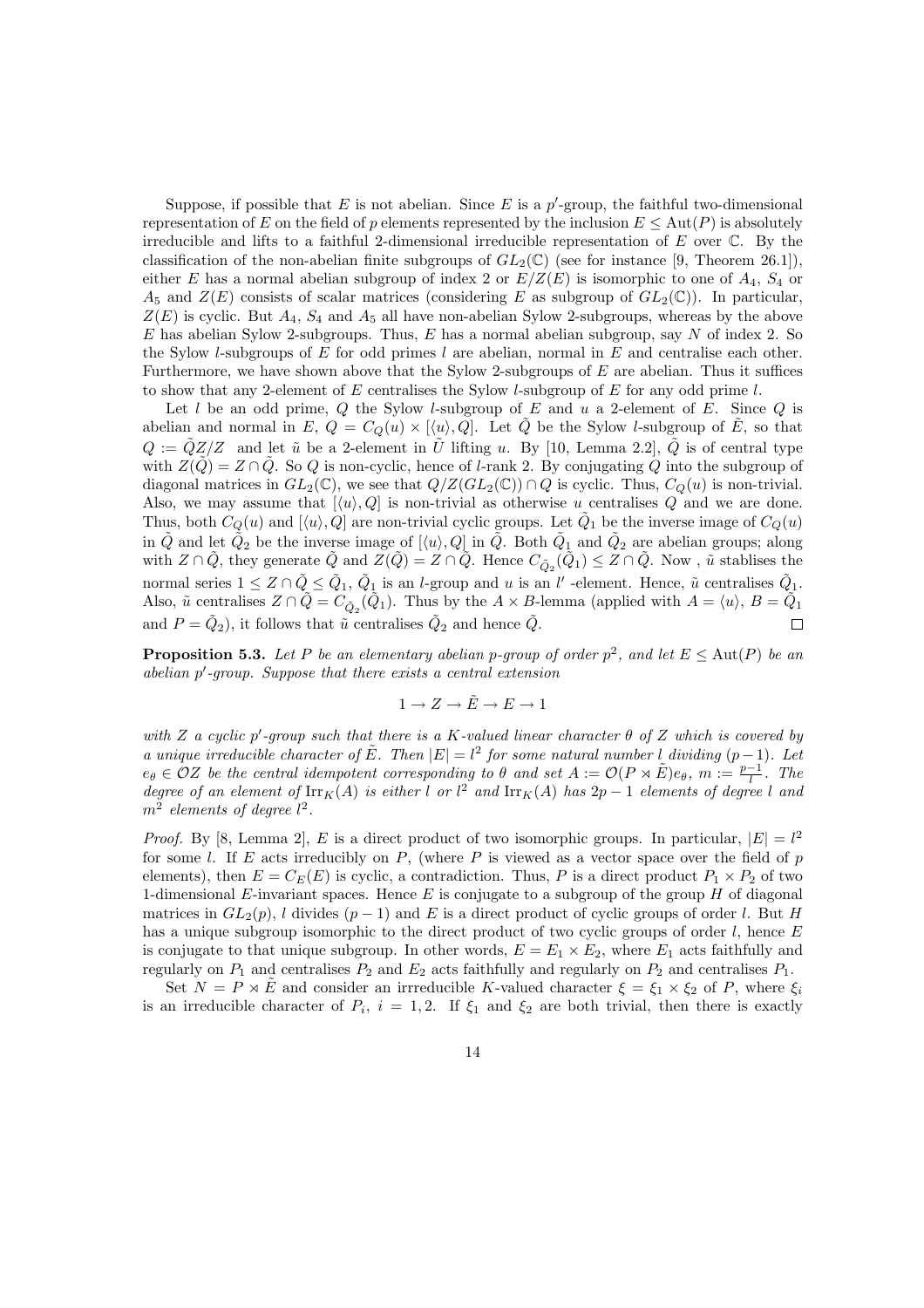one character of N covering  $\xi \times \theta$  and that has dimension l. Supose that  $\xi_1$  is trivial and  $\xi_2$  is non-trivial. The inertial subgroup of  $\xi \times \theta$  is the inverse image  $\tilde{E_1}$  of  $E_1$  in  $\tilde{E}$ ,  $\tilde{E}/\tilde{E_1}$  is cyclic of order l and  $|\tilde{E} : \tilde{E}_1| = l$ . Thus, there are l irreducible characters of  $\tilde{E}$  covering  $\xi \times \theta$ , each of dimension l. Also, the E-orbit of  $\xi$  has l-elements. Thus, there are  $2(p-1)$  irreducible characters covering characters of the form  $\xi_1 \times \xi_2 \times \theta$  where exactly one of  $\xi_1$  and  $\xi_2$  is trivial, and they all have dimension l. Finally, if neither  $\xi_1$  nor  $\xi_2$  is trivial, then the inertial subgroup of  $\xi$  in  $\tilde{E}$  is Z, hence there is exactly one character of N covering  $\xi \times \theta$  and it has dimension  $l^2$ . The  $\tilde{E}$ -orbit of  $\xi$ has size  $l^2$ . Thus, there are  $m^2$  characters of N covering characters of the form  $\xi_1 \times \xi_2 \times \theta$  where none of  $\xi_1$  and  $\xi_2$  is trivial, and each of these has dimension  $l^2$ .  $\Box$ 

*Proof of Theorem 1.1.* Since the theorem is well known when P is cyclic, we may assume that P is elementary abelian of order  $p^2$ . By Rouquier's work [21, 6.3] (see also [16, Theorem A.2]) there is a stable equivalence of Morita type between  $B$  and  $C$  given by a splendid complex (in the slightly more restrictive sense of the notion "splendid" as used in [16]). By the structure theory of blocks with normal defect groups [15], [17, 14.6] and Proposition 5.2 the Brauer correpondent  $C$  of  $B$  has as source algebra a twisted group algebra of the form  $A = \mathcal{O}_{\alpha}(P \rtimes E)$  for some abelian p'-subgroup E of Aut(P) and some  $\alpha \in H^2(E; \mathcal{O}^\times)$ . Then for a suitable central extension

$$
1 \to Z \to \tilde{E} \to E \to 1
$$

of E by a cyclic p'-group Z, determined by  $\alpha$ , the algebra A is isomorphic to a block algebra  $\mathcal{O}(P \rtimes \tilde{E})e_{\theta}$  for some block  $e_{\theta}$  of  $P \rtimes \tilde{E}$ . By Proposition 5.3, A and a source algebra of B satisfy the hypotheses of Theorem 4.1, with a stable equivalence which is induced by a splendid complex. Thus, by 3.5, this stable equivalence induces a p-permutation equivalence. Since the blocks  $B, C$ have the same local structure it follows from [16, Theorem 1.4] that this p-permutation equivalence induces an isotypy.  $\Box$ 

#### 6 Block cohomology need not be an Ext-algebra

One of the technical difficulties with non principal  $p$ -blocks is that they do not have, in general, a canonical module which would play the role of the trivial module. If there were such a module, one reasonable expectation would be that its Ext-algebra should be isomorphic to the block cohomology because this is what happens in the principal block case. In the context of a block algebra B which has, up to isomorphism, a unique simple module  $S$ , it may be tempting to think that  $S$  would play that role. However, even the smallest known and well understood example in [3], [4] of a non nilpotent block with one isomorphism class of simple modules has the property that its block cohomology is not isomorphic to the Ext-algebra of a module over that block, and this is what we are going to describe in this section. Let  $k$  be an algebraically field of odd prime characteristic  $p$ and let  $P = C_p \times C_p$  be an elementary abelian group of order  $p^2$ . Set  $G = P \rtimes Q_8$ , where  $Q_8$  is a quaterion group of order 8 with  $Z(Q_8)$  acting trivially on P and with  $Q_8/Z(Q_8) \cong C_2 \times C_2$  acting in such a way that each factor  $C_2$  inverts a generator of the corresponding factor  $C_p$  of P. Then  $C_G(P) = P \times Z(Q_8)$ . Thus kG has two blocks, namely the principal block  $b_0 = \frac{1}{2}(1+z)$  and the block  $b_1 = \frac{1}{2}(1-z)$ , where z is the generator of  $Z(Q_8)$ . The block algebra  $B_1 = kGb_1$  has, up to isomorphism, a unique simple module S. We have  $\dim_k(S) = 2$ ; more precisely,  $\text{Res}_{Q_8}^G(S)$  is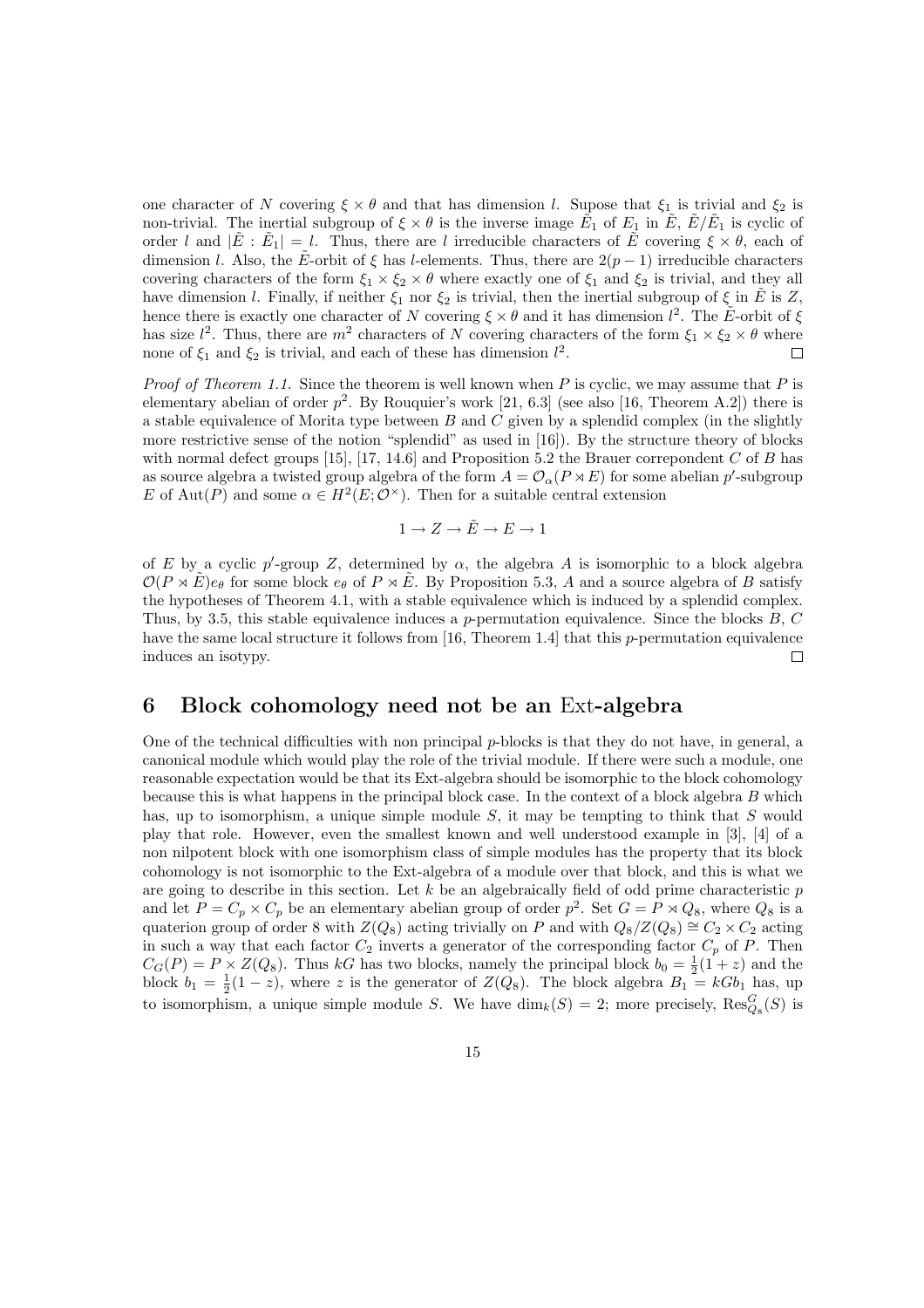the unique 2-dimensional simple  $kQ_8$ -module. Both blocks have the same local structure, namely the fusion system of the group G, and hence the block cohomology of  $B_1$  is  $H^*(B_1) \cong H^*(B_0) =$  $H^*(G,k).$ 

**Proposition 6.1.** With the notation above, there is no finitely generated  $B_1$ -module V such that  $\text{Ext}_{B_1}^*(V, V) \cong H^*(B_1).$ 

*Proof.* Suppose that there is a finitely generated  $B_1$  module V such that  $\text{Ext}_{B_1}^*(V, V) \cong H^*(B_1)$ . Then in particular  $\text{Ext}_{B_1}^0(V, V) \cong \text{End}_{B_1}(V) \cong H^0(B_1) \cong k$ . But since all composition factors of V are isomorphic to S this implies  $V \cong S$ . The generator z of  $Z(Q_8)$  acts as  $-1$  on S, hence also on its dual  $S^*$ , and thus as identity on  $S \otimes_k S^*$ . This shows that  $S \otimes_k S^*$  is a module over the principal block algebra  $B_0$ . we have  $B_0 \cong k(P \rtimes (C_2 \times C_2))$ , and hence  $B_0$  has four pairwise non isomorphic simple modules all of which have dimension one. Since  $P$  acts as identity on  $S$  it follows that  $S \otimes_k S^*$  is a semi-simple four-dimensional  $B_0$ -module. By a result of Benson and Carlson [2, Theorem 2.1] or [1, Theorem 3.1.9], the trivial  $B_0$ -module occurs exactly with multiplicity 1 in  $S \otimes_k S^*$ . The remaining three summands are non-trivial one-dimensional modules. If one regards S and  $S \otimes_k S^*$  as  $kQ_8$ -modules, then S is stable under any automorphism of  $Q_8$ , hence so is  $S \otimes_k S^*$ . The one-dimensional non trivial  $kQ_8$ -modules are permuted transitively by an automorphism of order three of  $Q_8$ . Thus, as  $B_0$ -module,  $S \otimes_k S^* = k \oplus T_1 \oplus T_2 \oplus T_3$  is a direct sum of four pairwise non-isomorphic simple  $B_0$ -modules of dimension one, with k the trivial module. We have

$$
\text{Ext}_{B_1}^{*}(S, S) \cong \text{Ext}_{kG}^{*}(k, S \otimes S^*) \cong H^{*}(G; k) \oplus \text{Ext}_{kG}^{*}(k, T_1 \oplus T_2 \oplus T_3)
$$

Since the Ext-quiver of  $B_0$  is connected, the summand  $\text{Ext}_{kG}^*(k, T_1 \oplus T_2 \oplus T_3)$  is not zero. But then  $\mathrm{Ext}_{B_1}^*(S, S)$  cannot be isomorphic to  $H^*(B_1)$ .  $\Box$ 

*Acknowledgement.* Most of this work was done at MSRI, Berkeley, during the semester on representation theory, Spring 2008 - and the authors would like to thank the institute for providing a stimulating research environment. Moreover, the authors would like to thank Shigeo Koshitani for some valuable discussions and the referee for many useful comments.

#### References

- [1] D. J. Benson, *Representations and Cohomology, Vol. I*, Cambridge Studies in Advanced Mathematics 30, Cambridge University Press (1990)
- [2] D. J. Benson, J. F. Carlson, *Nilpotent elements in the Green ring*, J. Algebra 104 (1986), 329–350.
- [3] D. J. Benson, E. Green, *Quantum complete intersections, and nonprincipal blocks of finite groups*, Q. J. Math. (Oxford) 55 (2004), 1–11.
- [4] D. J. Benson, R. Kessar, *Blocks inequivalent to their Frobenius twists*, J. Algebra 315 (2007), 588–599.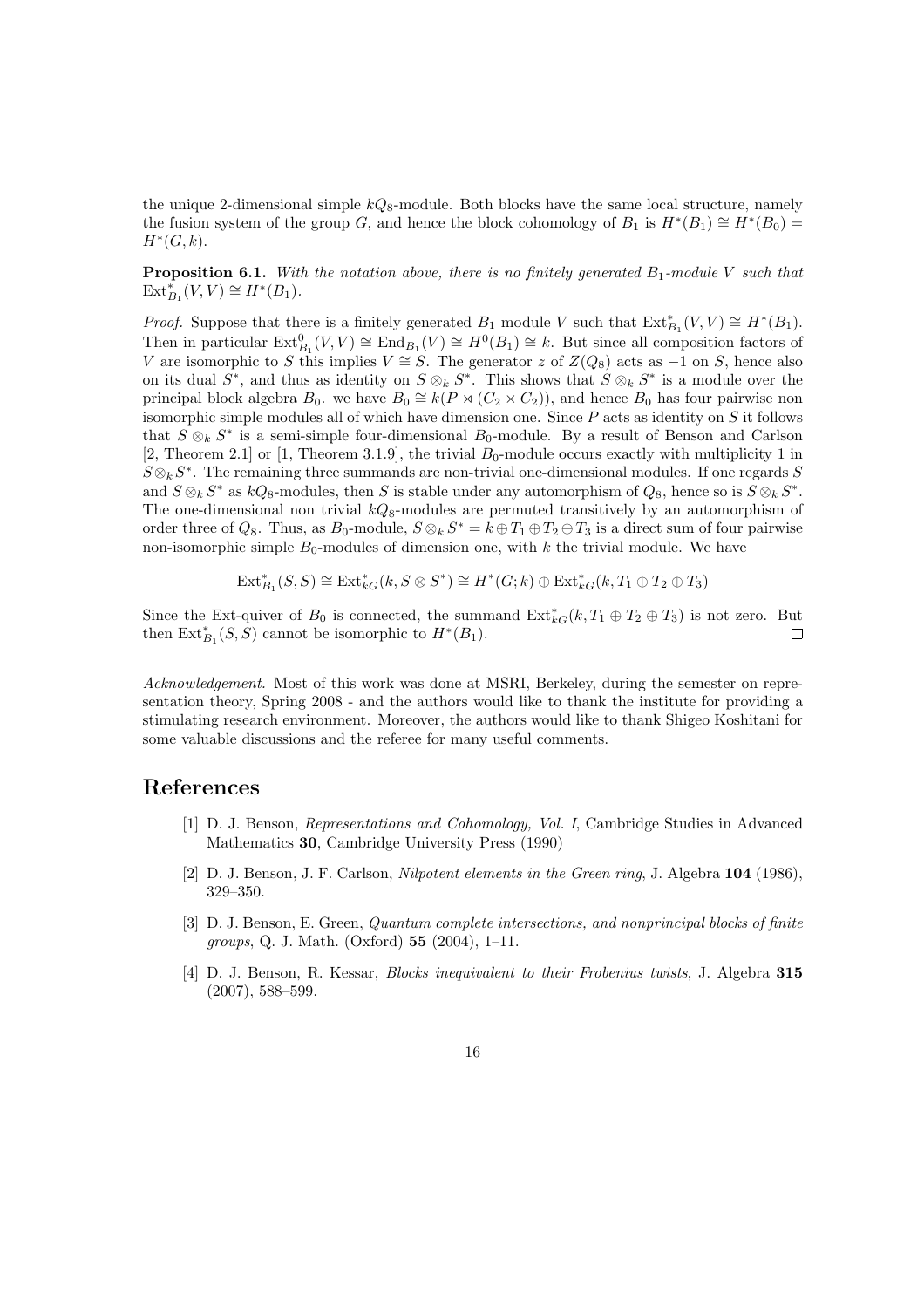- [5] R. Boltje, B. Xu, *On* p*-permutation equivalences: between Rickard equivalences and isotypies*, Trans. Amer. Math. Soc. 360 (2008), 5067–5087.
- [6] M. Broué, *Isométries parfaites, types de blocs, catégories dérivées*, Astérisque 180–181 (1990), 61–92.
- [7] N. Burgoyne, P. Fong, *The Schur multipliers of the Mathieu groups*, Nagoya Math. J. 27 (1966), 733-745.
- [8] F. DeMeyer, G. Janusz *Finite groups with an irreducible representation of large degree* Math. Z. 108 (1969), 145-153.
- [9] L. Dornhoff, *Group Representation Theory. Part A: Ordinary representation theory* Marcel Dekker, Inc. New York (1971).
- [10] S.M. Gagola, *Characters fully ramified over a normal subgroup*, Pacific J. Math. 55 (1974), 107-126.
- [11] D. Gorenstein *Finite Groups*, Chelsea Publishing Company, New York (1980).
- [12] R. B. Howlett, I. M. Lehrer, *On groups of central type*, Math. Z. 179 (1982), 555–569.
- [13] M. Holloway, R. Kessar, *Quantum complete rings and blocks with one simple module*, Q. J. Math. 56 (2005), 209–221.
- [14] M. Kiyota, *On* 3*-blocks with an elementary abelian defect group of order* 9, J. Fac. Sci. Univ. Tokyo Sect. IA Math. 31 (1984), 33–58.
- [15] B. Külshammer, *Crossed products and blocks with normal defect groups* Comm. Algebra 13 (1985), 147–168.
- [16] M.Linckelmann, *Trivial source bimodules rings for blocks and* p*-permutation equivalences*, Trans. Amer. Math. Soc., to appear.
- [17] L. Puig, *Pointed groups and construction of modules*, J. Algebra 116 (1988), 7–129.
- [18] L. Puig, Y. Usami, *Perfect isometries for blocks with abelian defect groups and Klein four inertial quotients*, J. Algebra 160 (1993), 192–225.
- [19] L. Puig, Y. Usami, *Perfect isometries for blocks with abelian defect groups and cyclic inertial quotients of order* 4, J. Algebra 172 (1995), 205–213.
- [20] J. Rickard, *Derived categories and stable equivalence*, J. Pure Applied Algebra 61 (1989), 303–317.
- [21] R. Rouquier *Block theory via stable and Rickard equivalences*, Modular representation theory of finite groups (Charlottesville, VA 1998), DeGruyter, Berlin (2001), 101-146.
- [22] J. Thévenaz, *G-Algebras and Modular Representation Theory*, Oxford Science Publications, Clarendon, Oxford (1995).